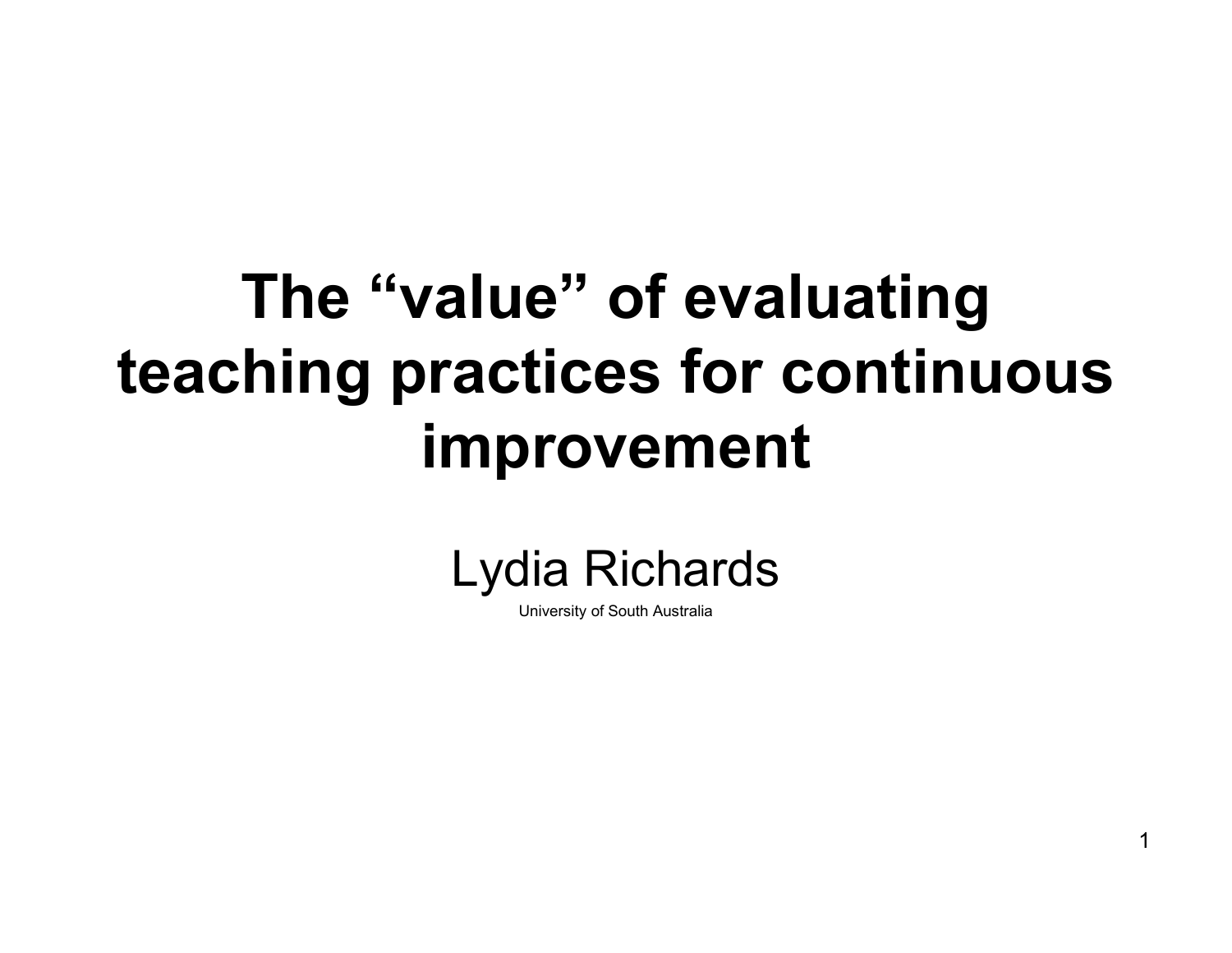# Registration standard objective

- •AQTF 2007 (and successive registration standards) RTOs to demonstrate continuous improvement
- •focus on outcomes rather than process
- •Quality approach with an increased emphasis on continuous improvement
- •aimed at better enabling RTOs to improve and<br>innoxed innovate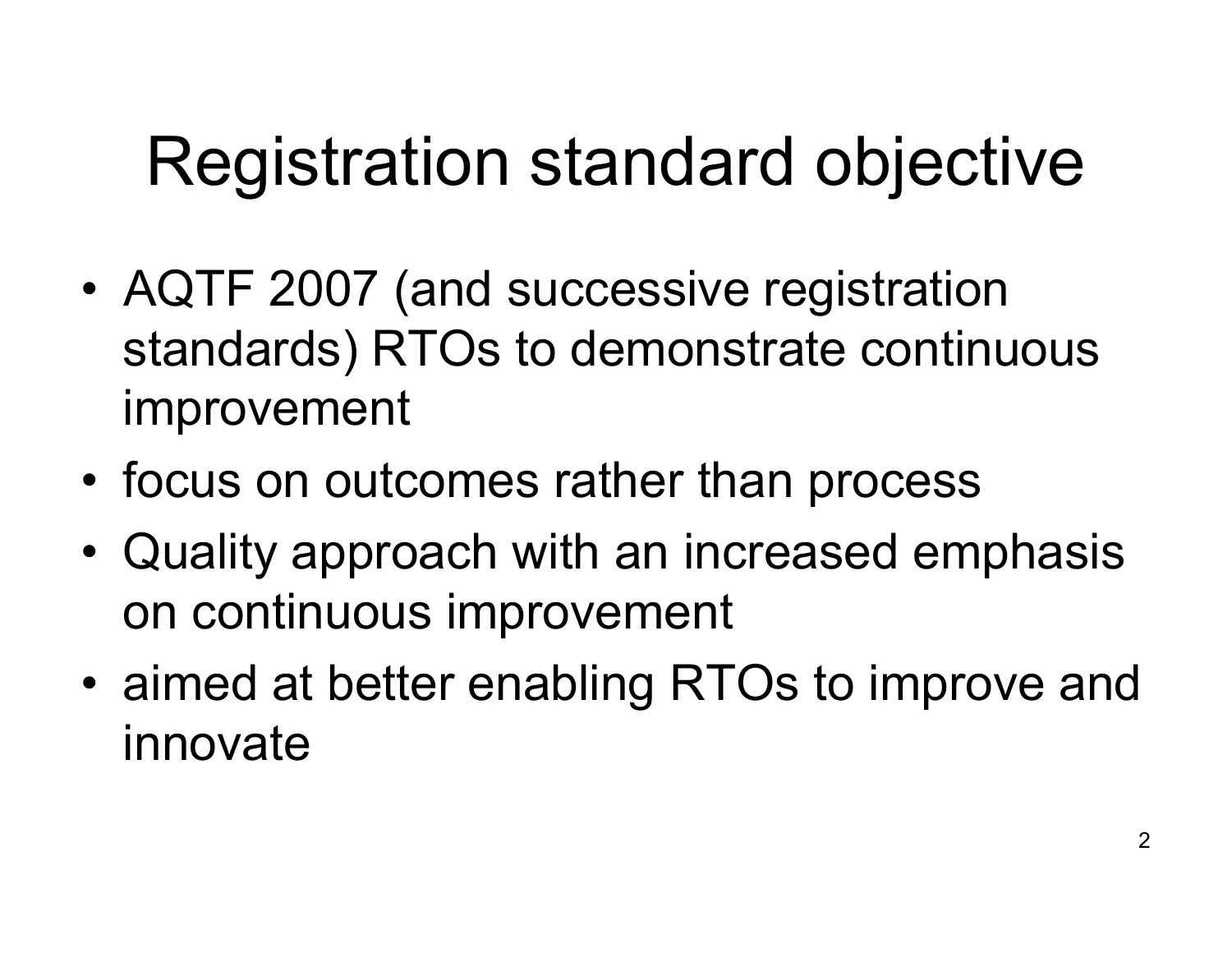#### Past standards, approach to quality

• Past registration standards too prescriptive,

focus on procedures and processes, to the detrimentof good performance and quality outcomes in VET (KPA Consulting 2004)

- Australian VET sector investigations into quality (e.g. Hager 1997, Gibb 2003, MacRae 2004)
- Quality and innovation in RTO's (e.g. Mitchell et al. 2003; Callan<br>2004: Mitchell et al. 2006) 2004; Mitchell et al. 2006)
- $RTO$  capability (e.g. Clayton & Fisher 2005; Callan et al. 2007; Harris, Clayton & Channell 2008) Clayton & Chappell 2008)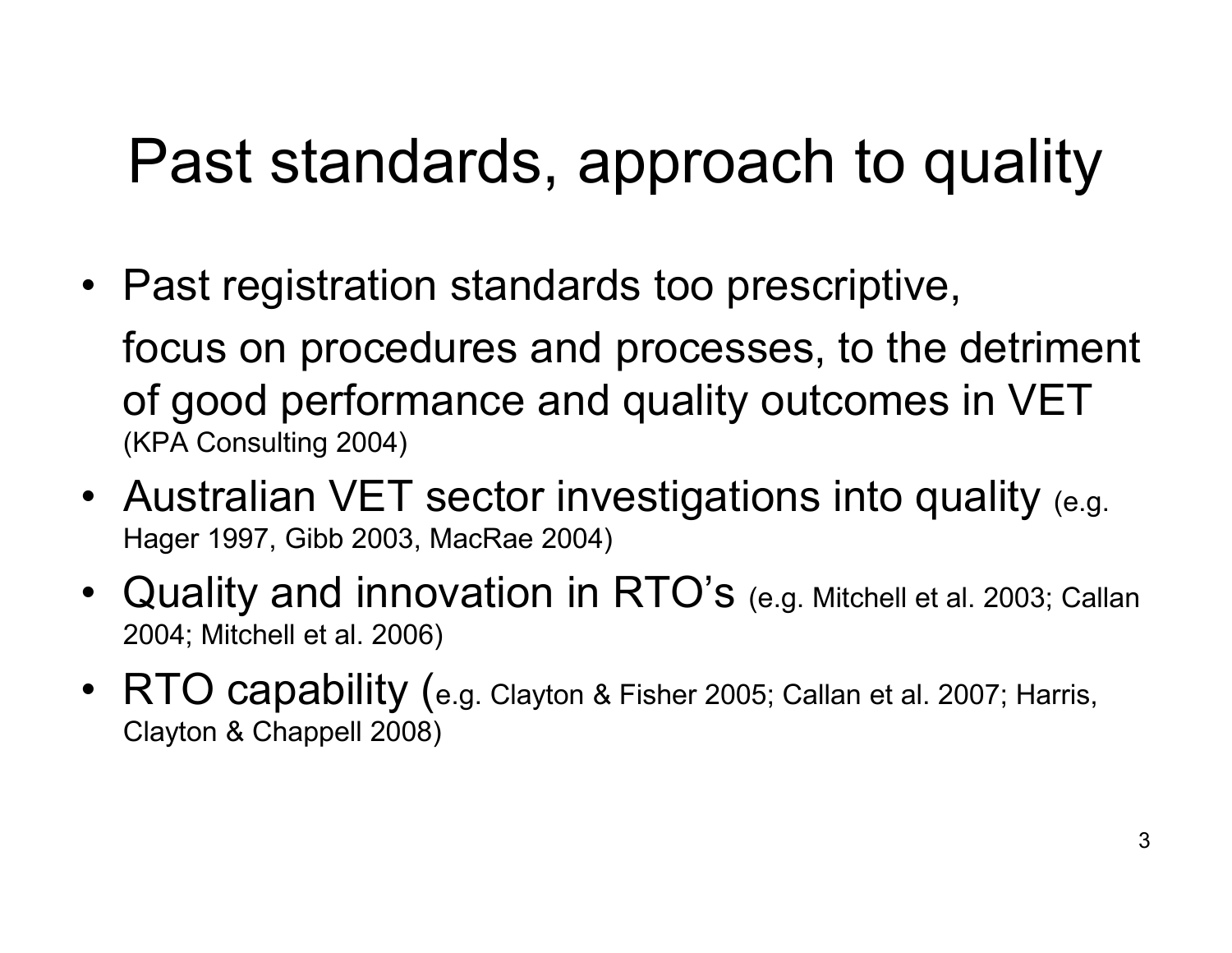#### Studies in continuous improvement

- Studies in other sectors suggest successful<br>exating successive survey and in difficult (a) continuous improvement is difficult (Chapman et al. 2000)
- Failure rates are high (Bessant & Caffyn 1997)<br>. Impediments:
- failing to understand the concept;
- lack of organisational skills for implementation and,
- lack of will to progress continuous improvement<br>(Bessant & Caffyn 1997) (Bessant & Caffyn 1997)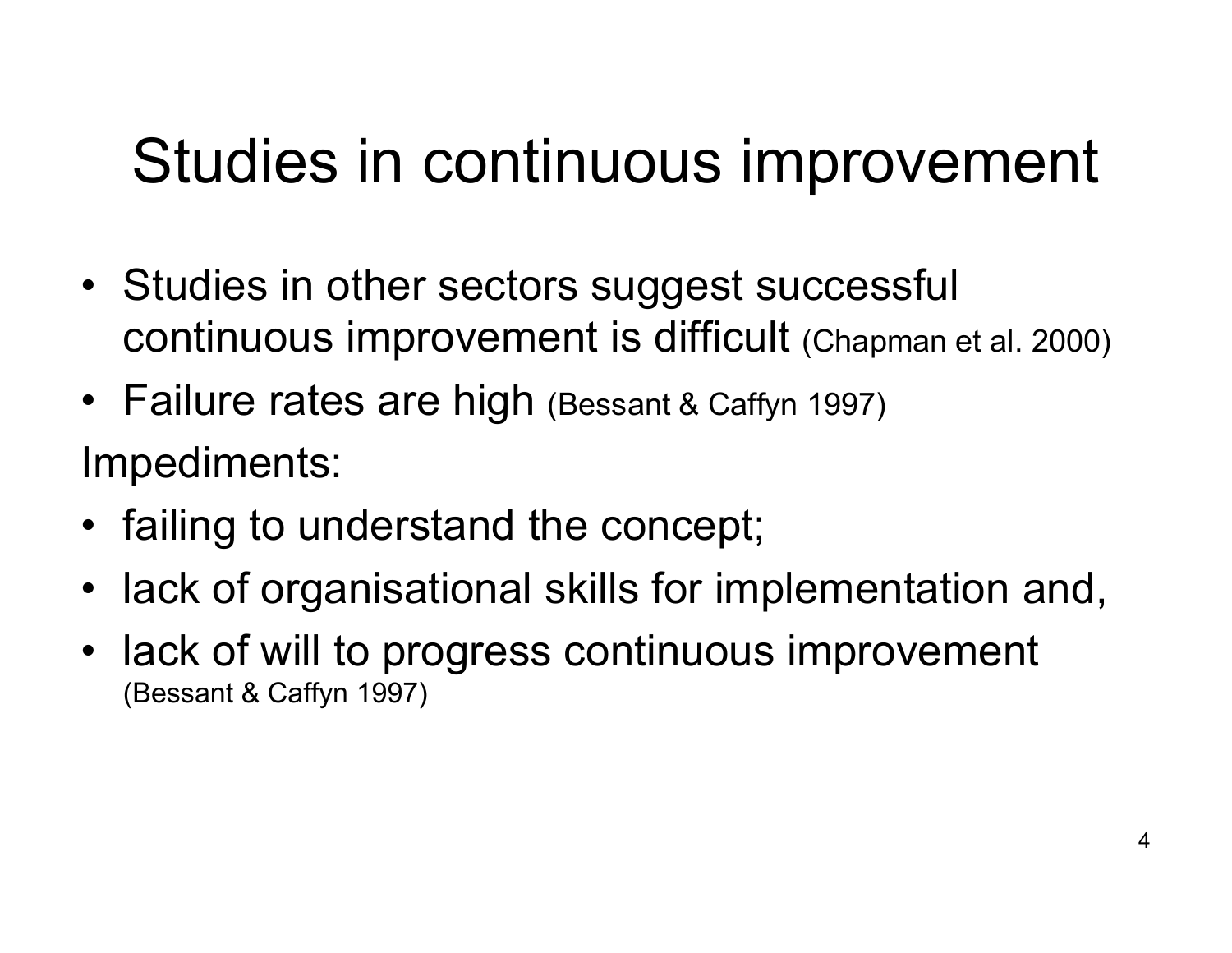#### Formative evaluation of AQTF 2007 in 2008

"…many RTOs expressed a lack of understanding as to what was meant by 'continuous improvement', and uncertainty as to how to implement an effective continuous improvement approach within their organisation. They also expressed concerns as to how to competently demonstrate continuous improvement approaches in practice within their organisations" (KPMG 2008, p.57)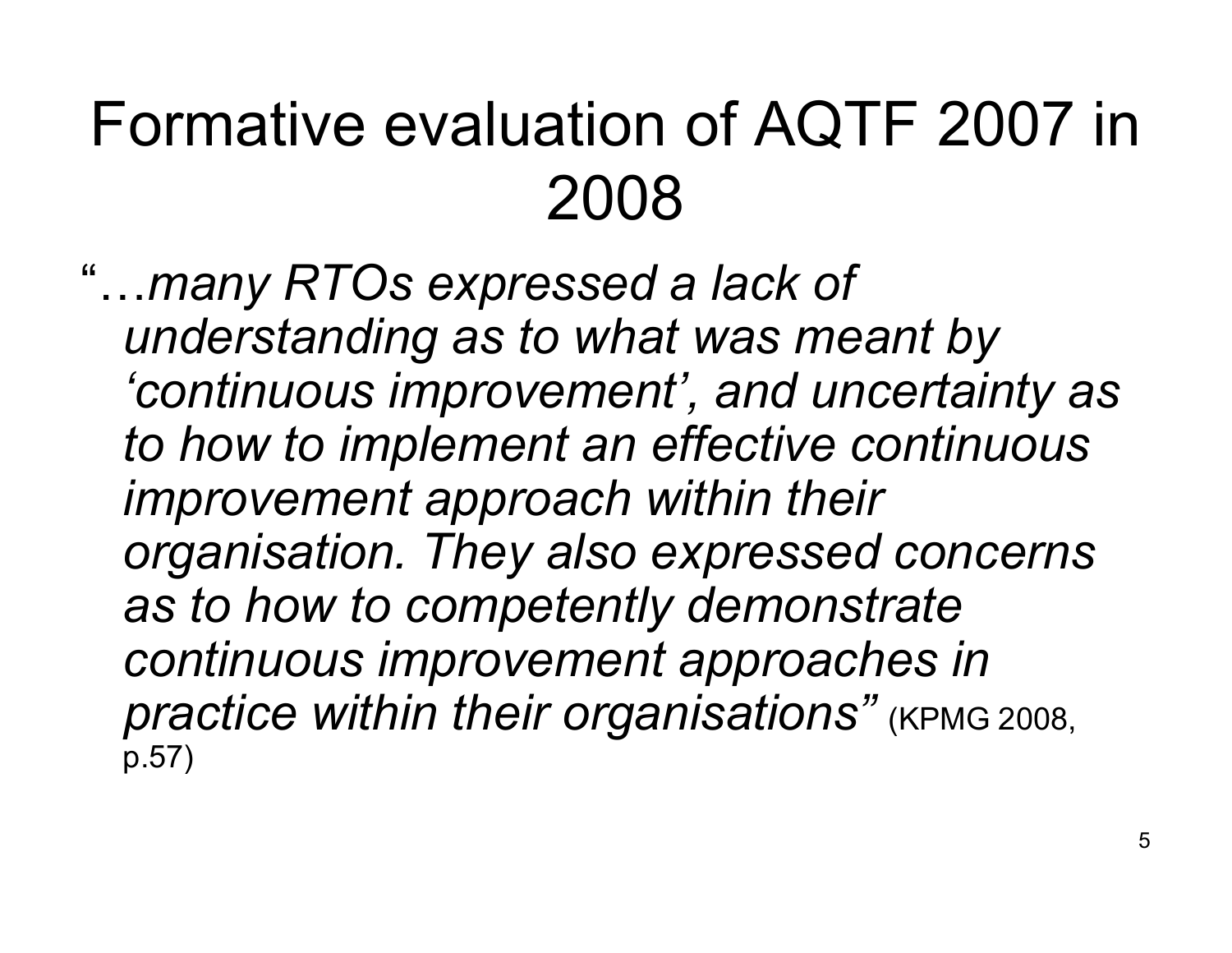# Study aim

• Explore what individual practitioners and<br>managements (within a slasted DTOs) unders managers (within selected RTOs) understand of the concept of continuous improvement and what they understand will be required to demonstrate continuous improvement as required by AQTF 2007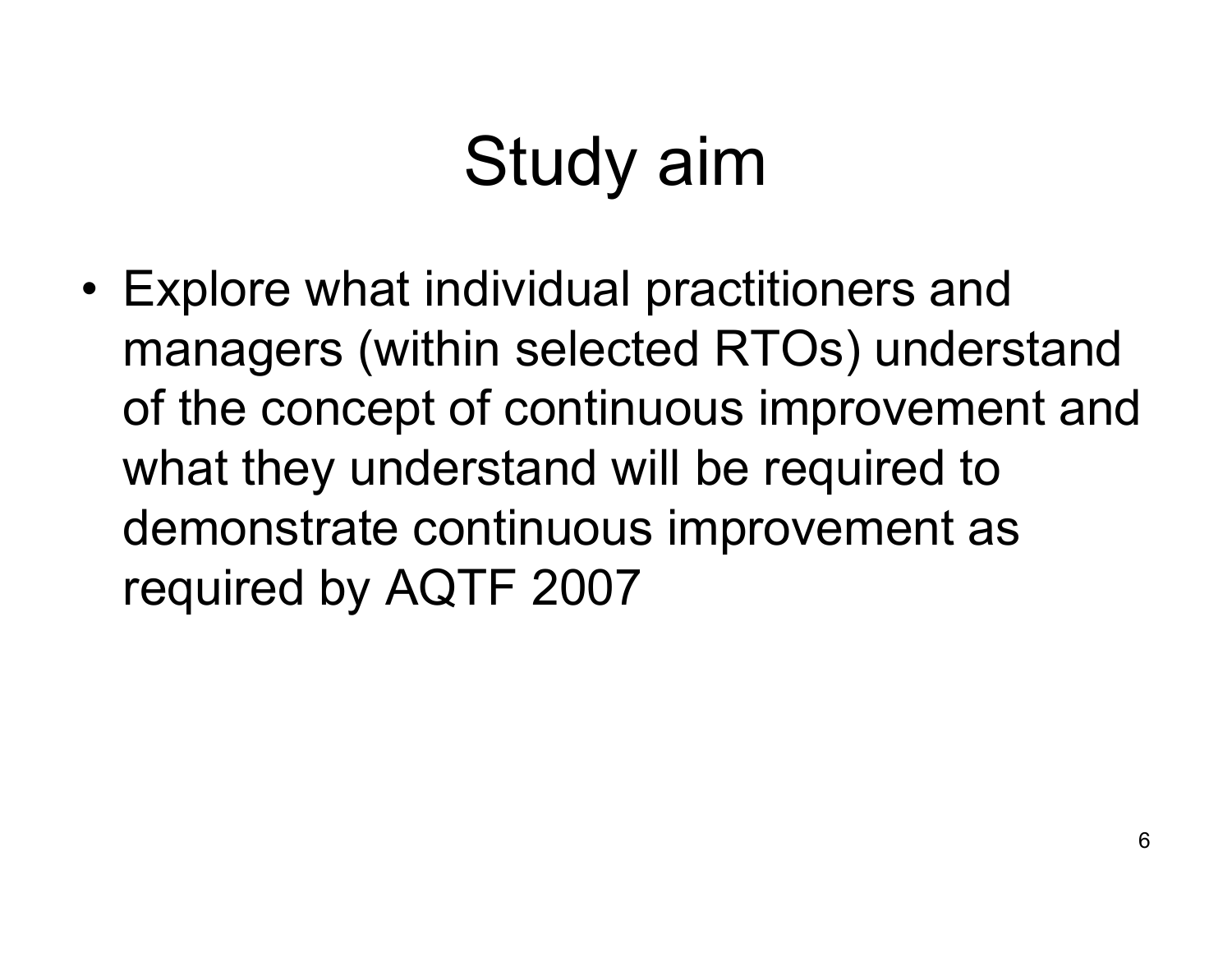# Study method

- TAFE SA Institutes
- Participants purposively selected, identified early adopters
- ten practitioners
- two diverse teaching groups
- different levels including educational managers, quality managers, quality assurance group
- Qualitative, semi-structured interviews mid 2009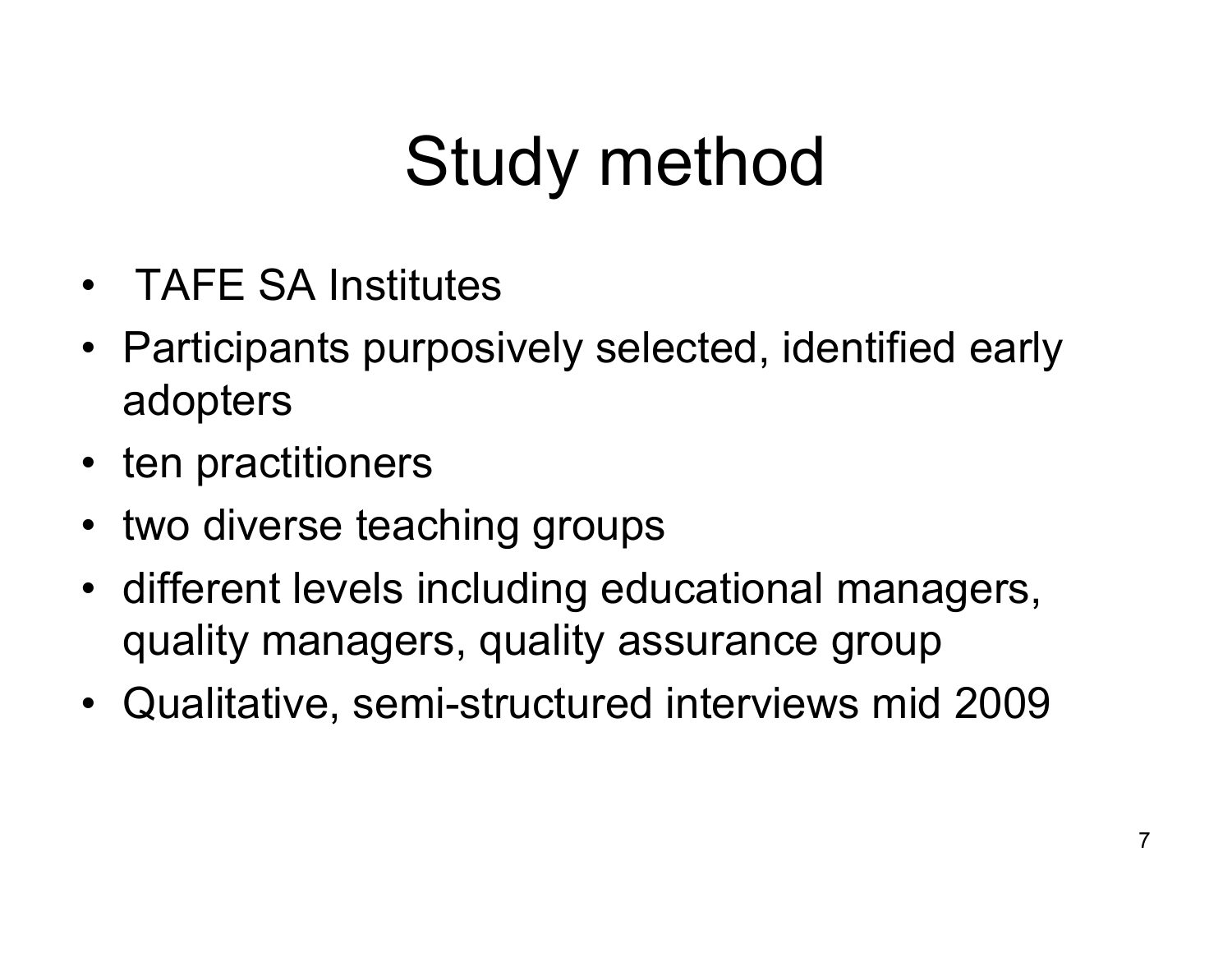## Understanding the concept

- organisation-wide, focused, sustained and *incremental* Bessant and Caffyn (1997).
- planned, organised, ongoing and company-wide. Boer et al. (2000)
- Systematic, ongoing process (not ad hoc), improving overall performance through change
- Continuous improvement complex process of implementation, a management technique embedded in quality principle, AS WELL as the ultimate outcome, change.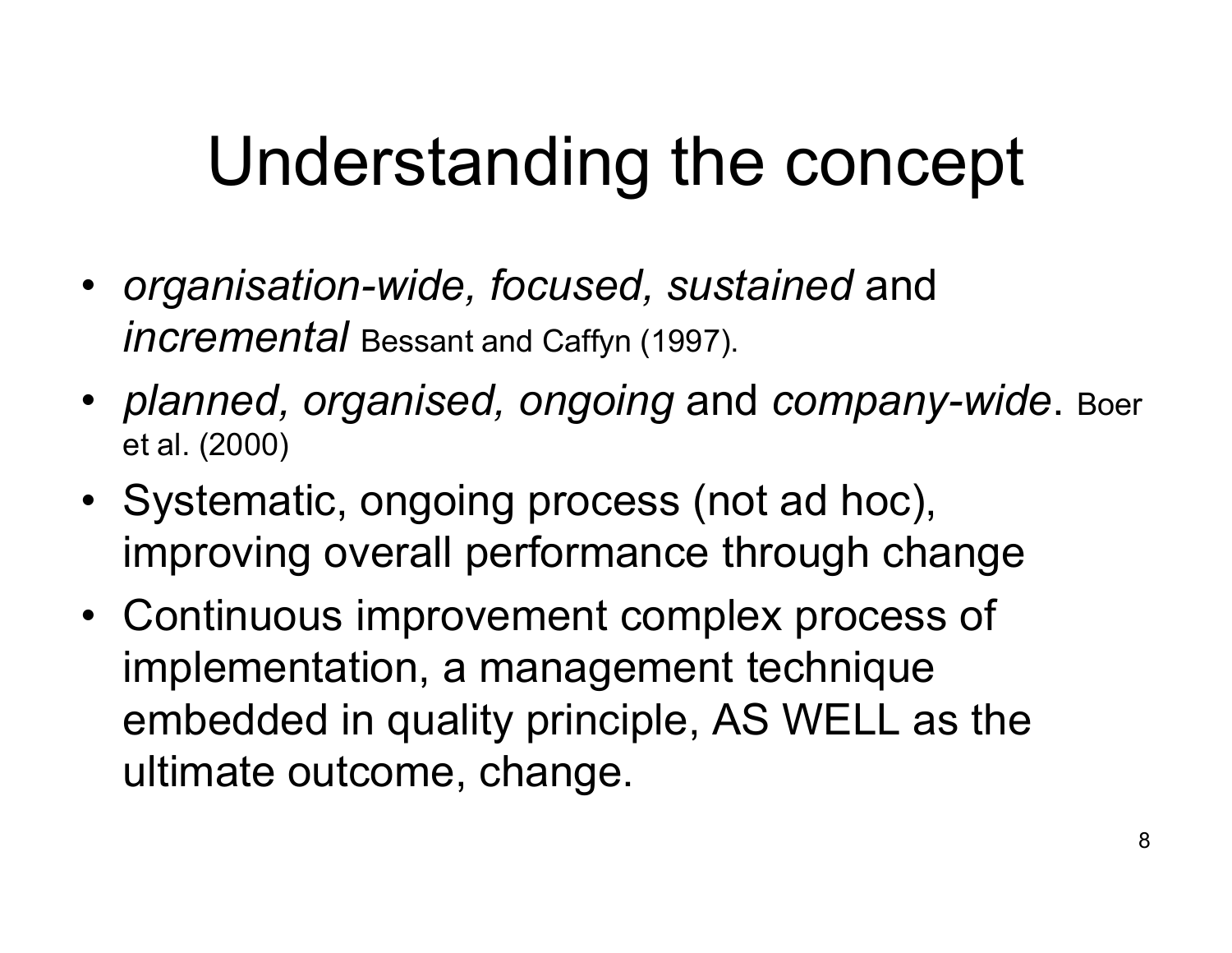#### Planned and focused data collection, evaluation and learning

- Incremental, not discontinuous dramatic, change<br>(Imei 1086) (Imai 1986)
- Planned and systematic evaluation of data, not ad hoc.
- •plan-do-check-act cycle (Deming 1986; Imai 1986)
- continually evaluating and reviewing to "close the loop" returning knowledge into the planning phase
- constant evaluation (Kaye & Dyason 1999)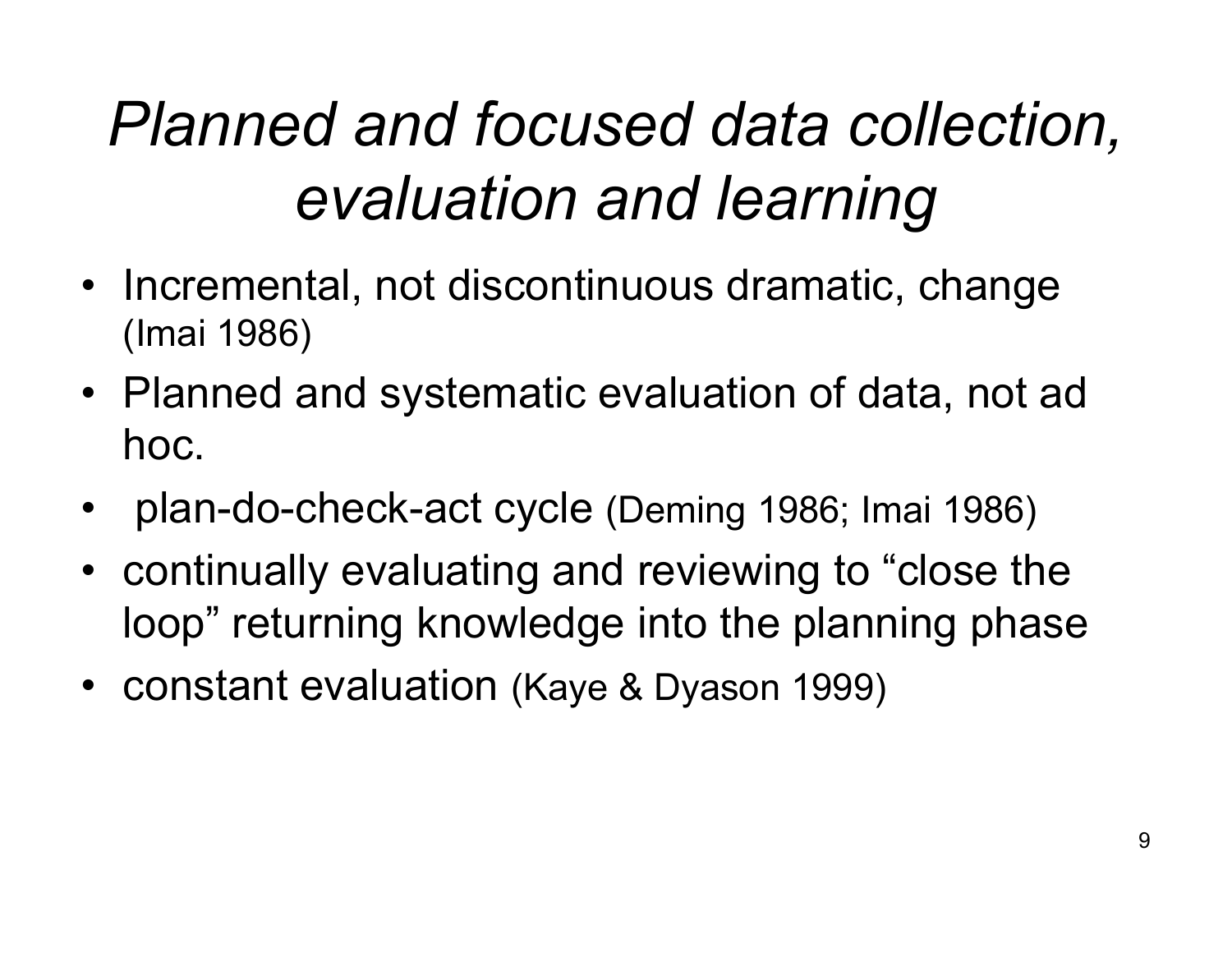## Reflective practice

- freedom to explore, innovate for change (Sitkin et al. 1995)
- "double loop" learning (Argyris 1997 )
- enhanced review and reflection, reconsider accepted practice<br>and challenge current methods (Avas & Zenuik 2001) and challenge current methods (Ayas & Zenuik 2001)
- "continuous innovation" (e.g. Boer et al. 2001; Boer & Gertsen 2003;<br>Smeds & Boer 2004) Smeds & Boer 2004)
- Combination of routine and control for systematic single loop<br>Iearning, AND the more innovative reflective learning, time learning, AND the more innovative reflective learning, time, motivation and capability
- (Hyland & Boer 2006; Richtner & Ahlstrom 2007)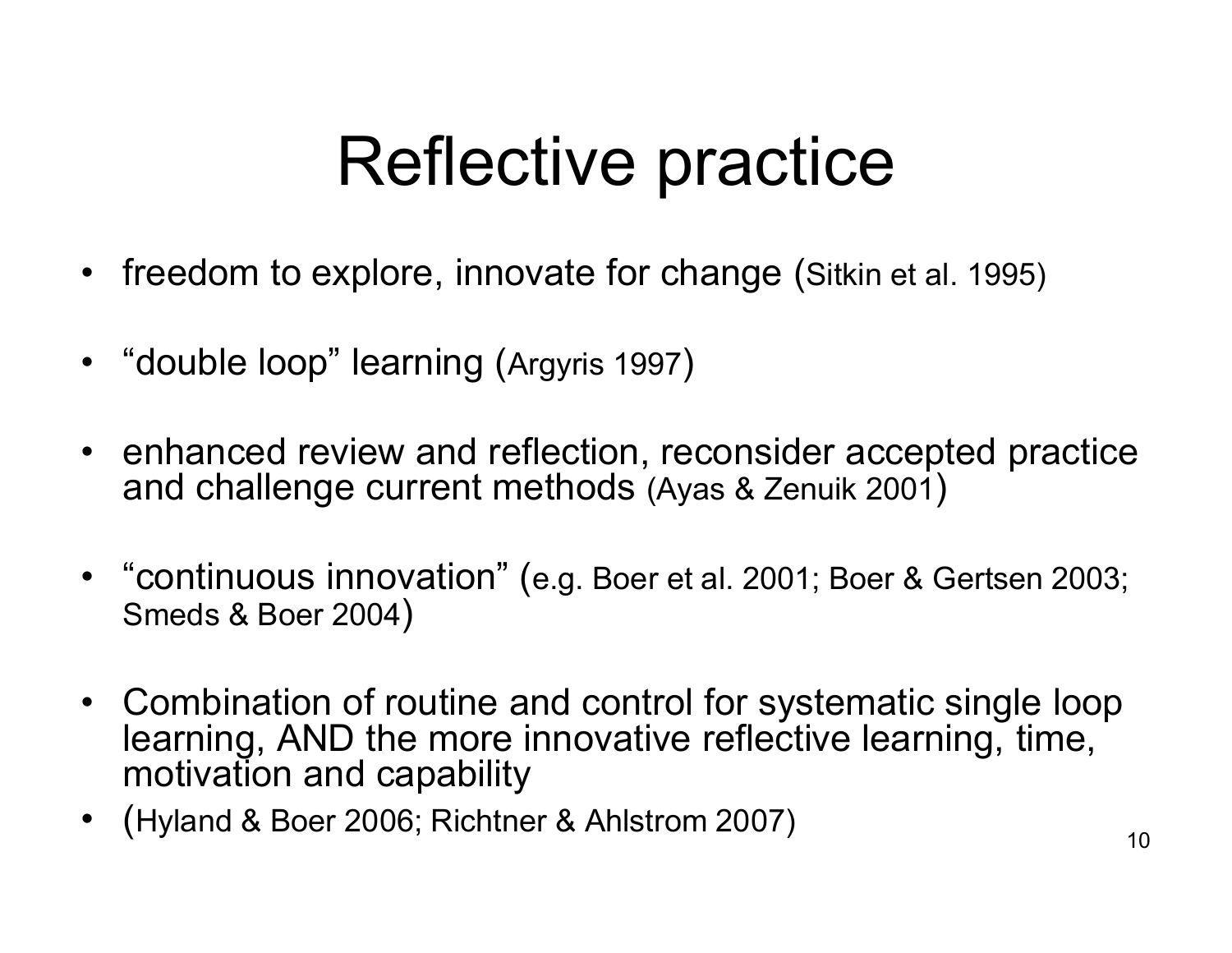## Evaluation of data

- Australian VET sector studies suggest data not always evaluated to inform decisions on changes to teaching practice (Gibb 2003; MacRae 2004).
- •Similar in UK (Visscher & Hendricks 2009) and European sector (Visscher 2009)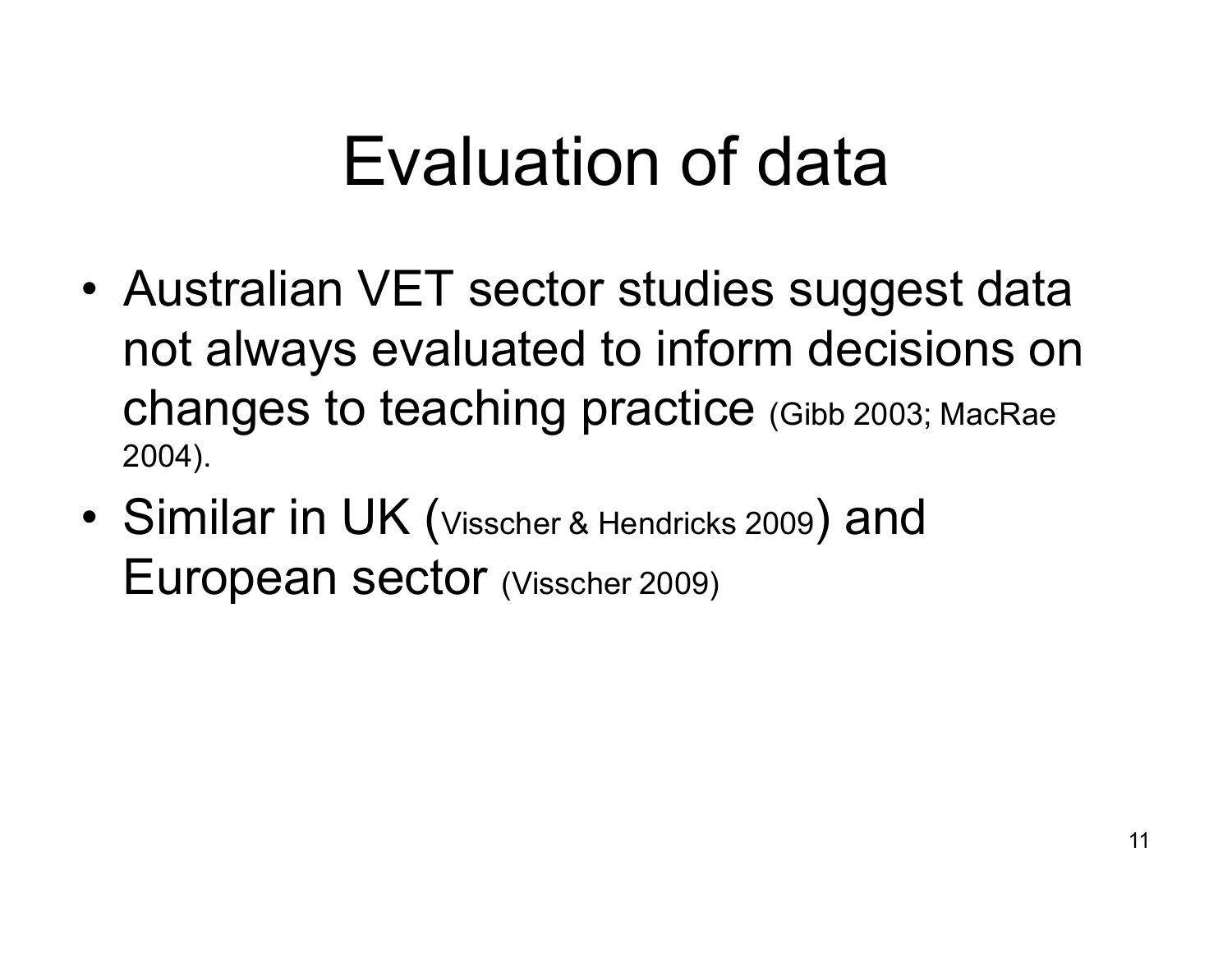#### Process or outcome

Two approaches to quality in education

- "procedural quality" quality assurance, focusing on *proving*<br>cuality systems, accountability and auditing, and quality systems, accountability and auditing, and,
- "transformational quality" qualitative in nature more about continuous improvement, organisational transformation and caring for the customer, than systems and hard data (Sallis 2002)
- A culture conducive to change needs to be process-orientated<br>rather than results-orientated Choi (1995) rather than results-orientated Choi (1995)
- 12• Misleading to emphasise outcomes, continuous improvement<br>not a short-term activity, evolution and aggregation of key not a short-term activity, evolution and aggregation of key behavioural routines that develop over-time (Bessant et al. 2001)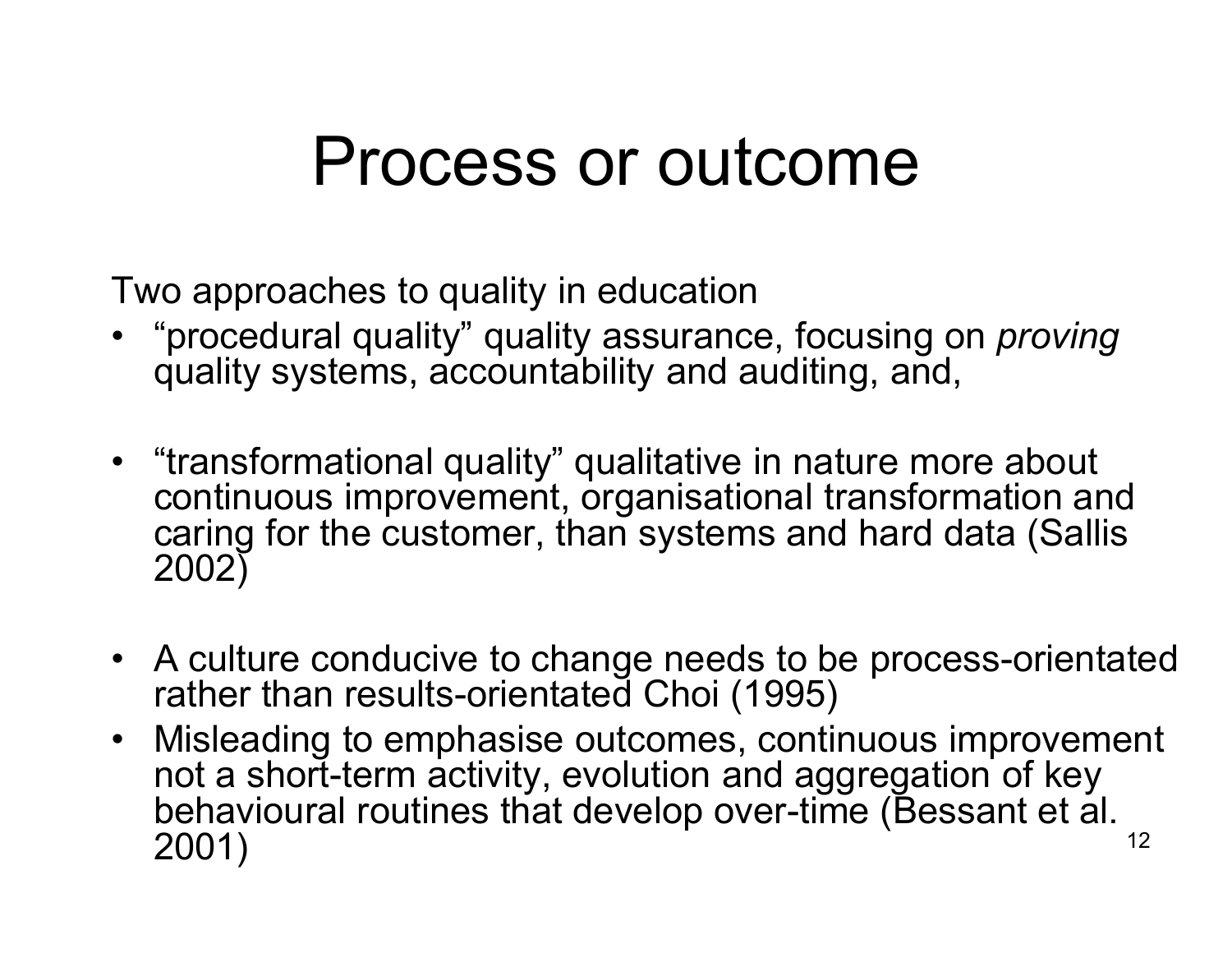- <u>• Understanding Cl</u>
- people at all levels demonstrate a shared belief in the value of small steps and that
- everyone can contribute, by themselves being actively involved in making and recognising incremental improvements.
- when something goes wrong the natural reaction of people at all levels is to look for reasons why etc. rather than to blame individual(s).
- people make use of some formal problem-finding and solving cycle.

( Extract from Bessant et al. 2001, pp. 72-73)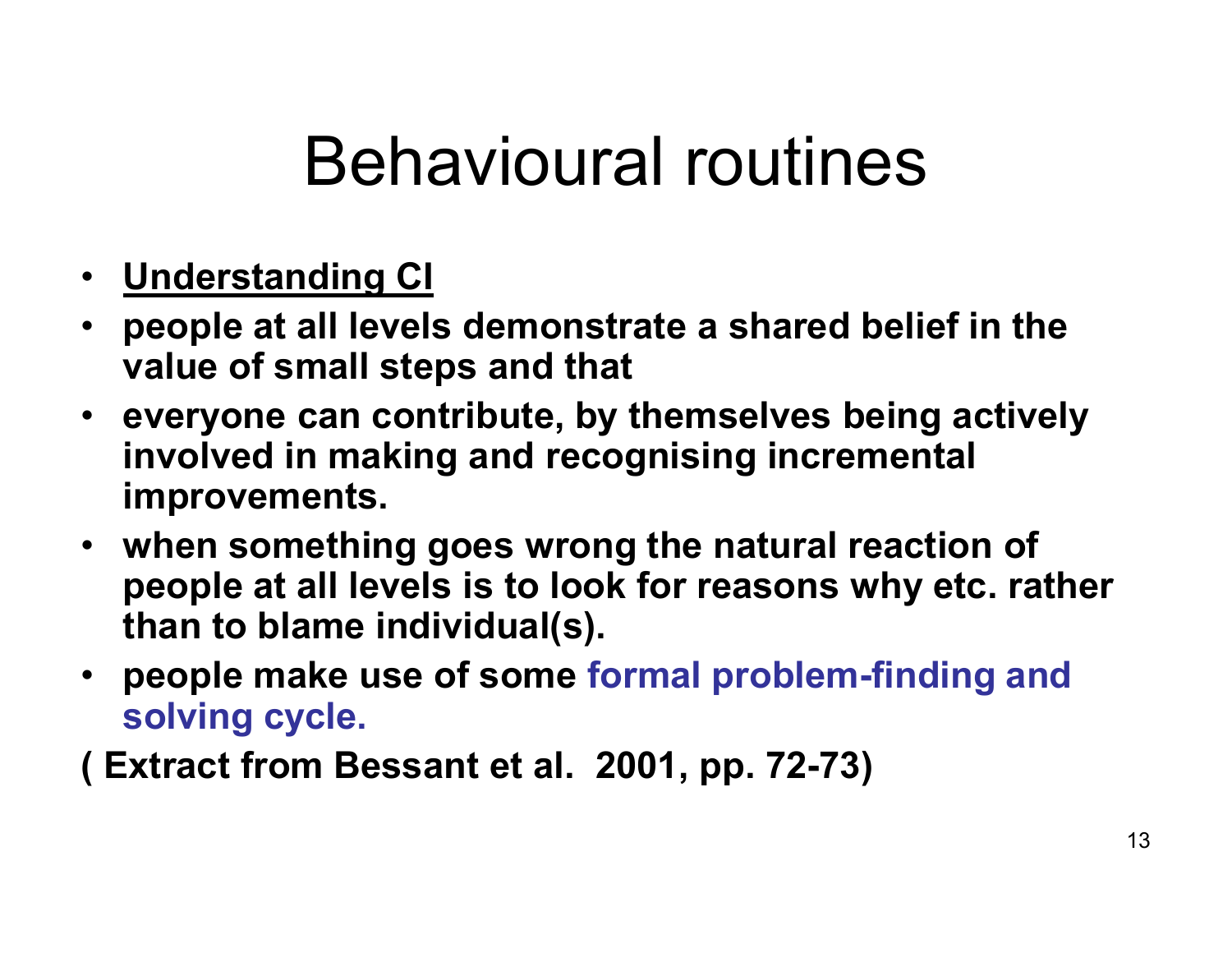#### Getting the CI habit

- •• people use appropriate tools and techniques to support CI
- people use measurement to shape the improvement process.
- people (as individuals and/or groups) initiate and carry through CI activities – they participate in the process.
- $\bullet$ • closing the loop - ideas are responded to in a clearly<br>defined and timely fashion sither implemented or defined and timely fashion – either implemented or otherwise dealt with.

(Extract from Bessant et al. 2001, pp. 72-73)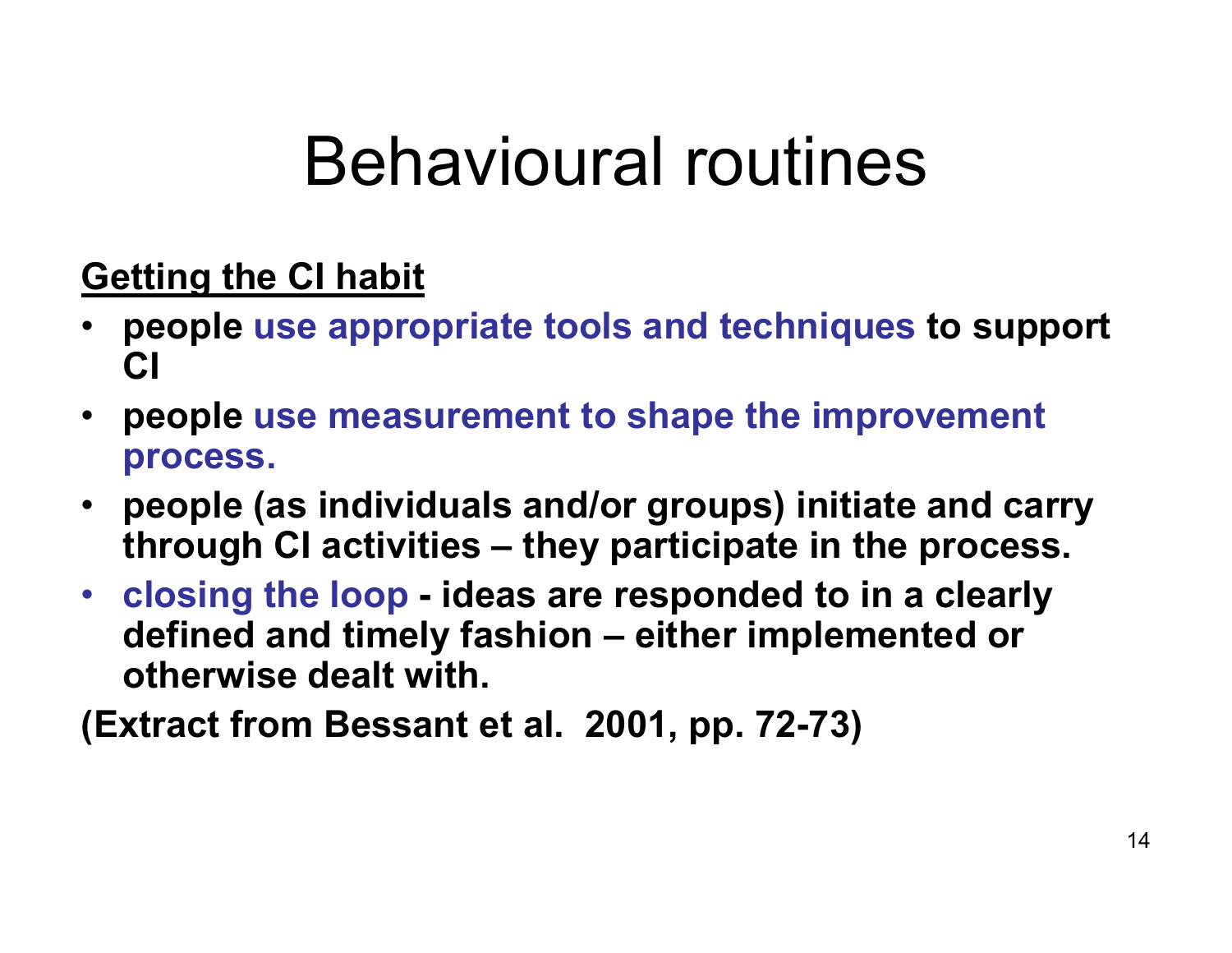#### Focusing CI

- individuals and groups use the organisation's strategic goals and objectives to focus and prioritise<br>imnrevements evenienc understands (i.e. is improvements everyone understands (i.e. is able to explain) what the company's or department's strategy, goals and objectives are.
- individuals and groups assess their proposed changes against departmental or company objectives to ensure they are consistent with them.
- individuals and groups monitor/measure the results of their improvement activity and the impact it has onstrategic or departmental objectives.
- CI activities are an integral part of the individual's or group's work, not a parallel activity.

(Extract from Bessant et al. 2001, pp. 72-73)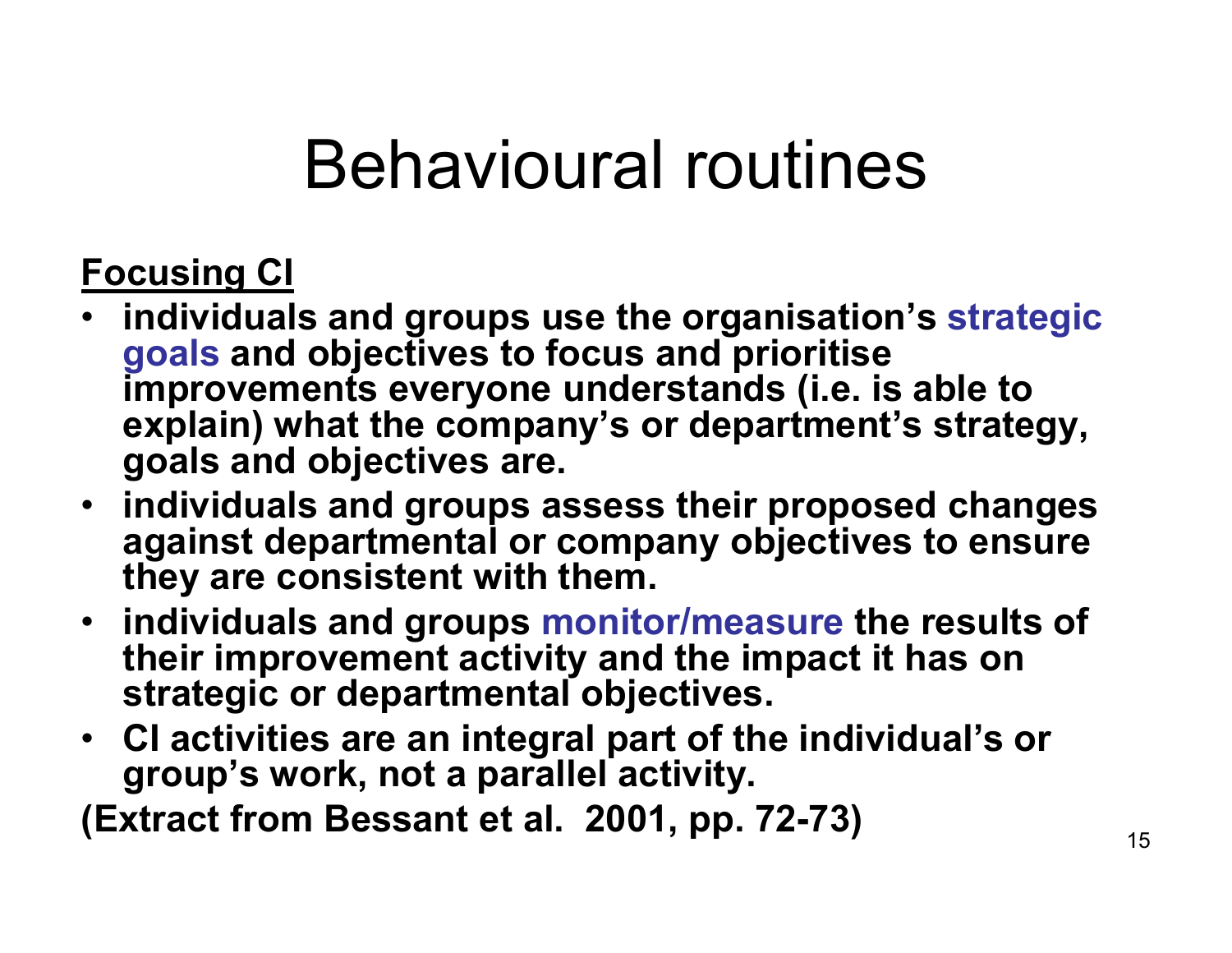#### Leading the Way

- managers support the CI process through allocation of •time, money, space and other resources.
- • managers recognise in formal (but not necessarily financial) ways the contribution of employees to CI.
- managers lead by example, becoming actively involved in design and implementation of CI
- managers support experiment by not punishing mistakes but by encouraging learning from them…
- (Extract from Bessant et al. 2001, pp. 72-73)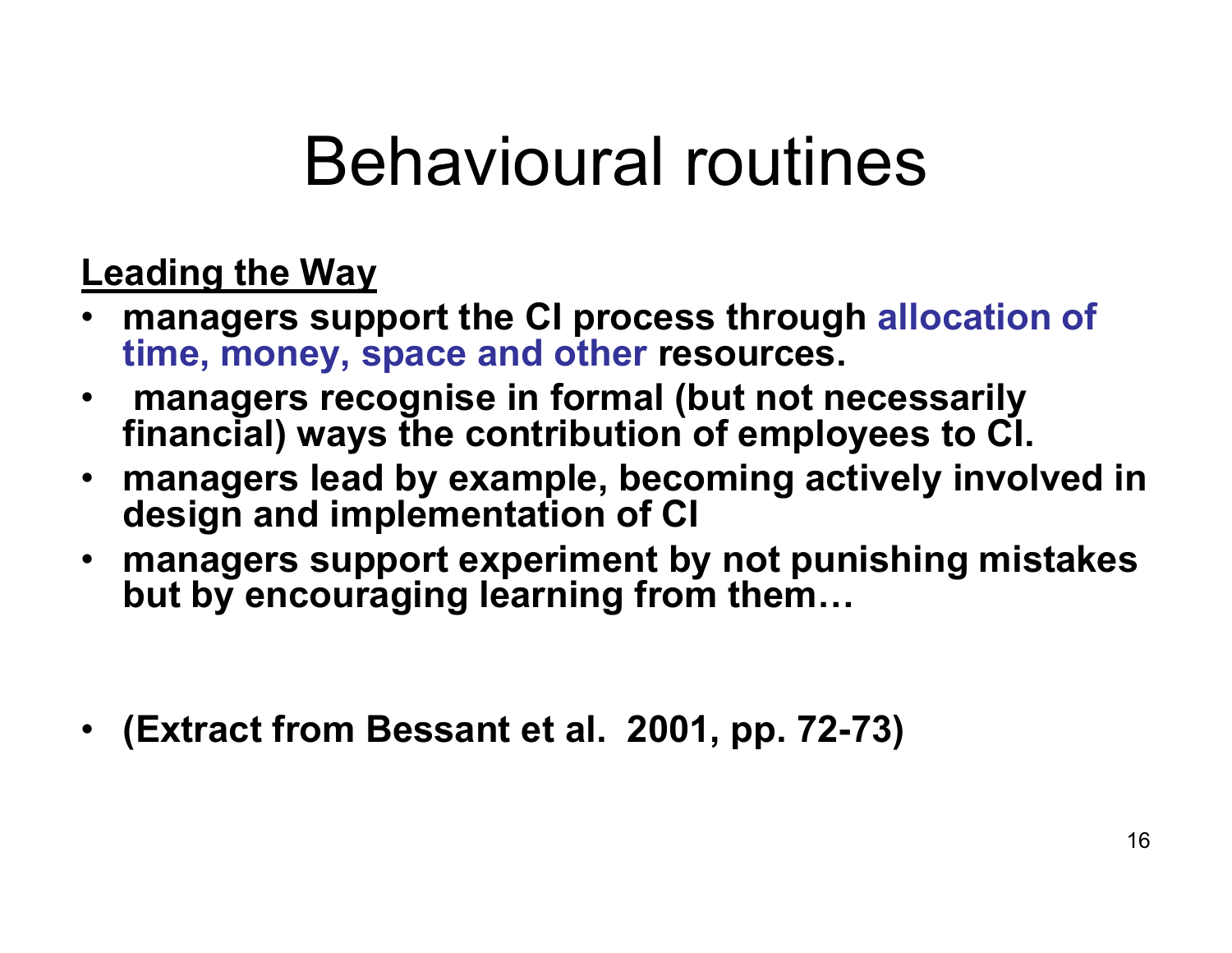# Findings and Discussion

- sustained and ongoing nature of continuous<br>improvement well understood by all improvement well understood by all
- "It's an expectation on the lecturer to be continually<br>improving and he hetter than you were vesterday" improving and be better than you were yesterday" and, from another, "…doing things better… in small step increments, looking at our processes and improving them"
- Predominant focus was keeping up-to-date, making minor changes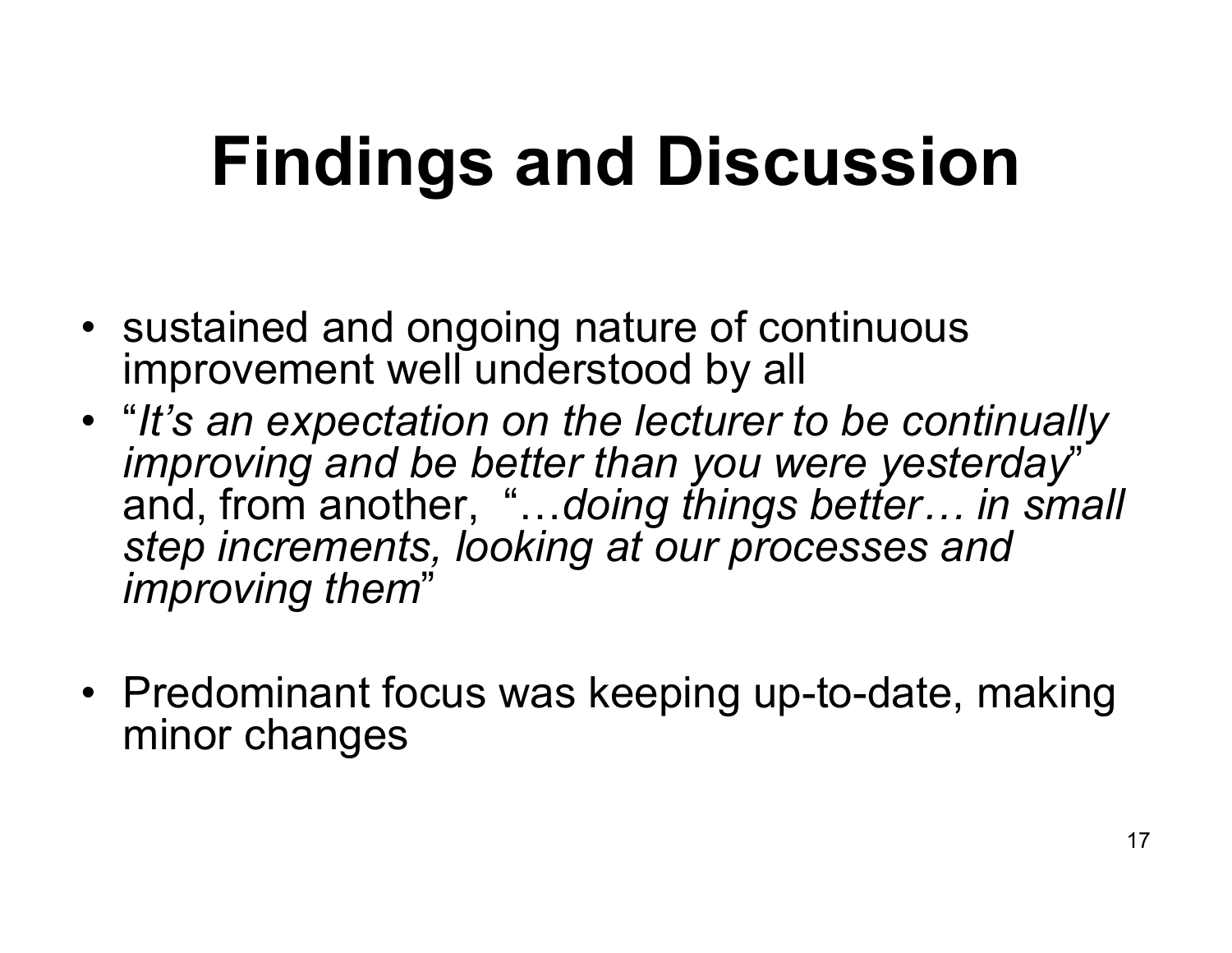#### Incremental vs more radical change

- Bessant and Caffyn's (1997) contrast "preoccupation" with incremental change with a broader and potentially more advantageous understanding embraces broader change and innovation.
- Quality managers understood continuous<br>
improvement means in terms of the letter as improvement more in terms of the latter concept, but acknowledged this broader approach not fostered, and hampered, by lack of time for reflection and funding limitations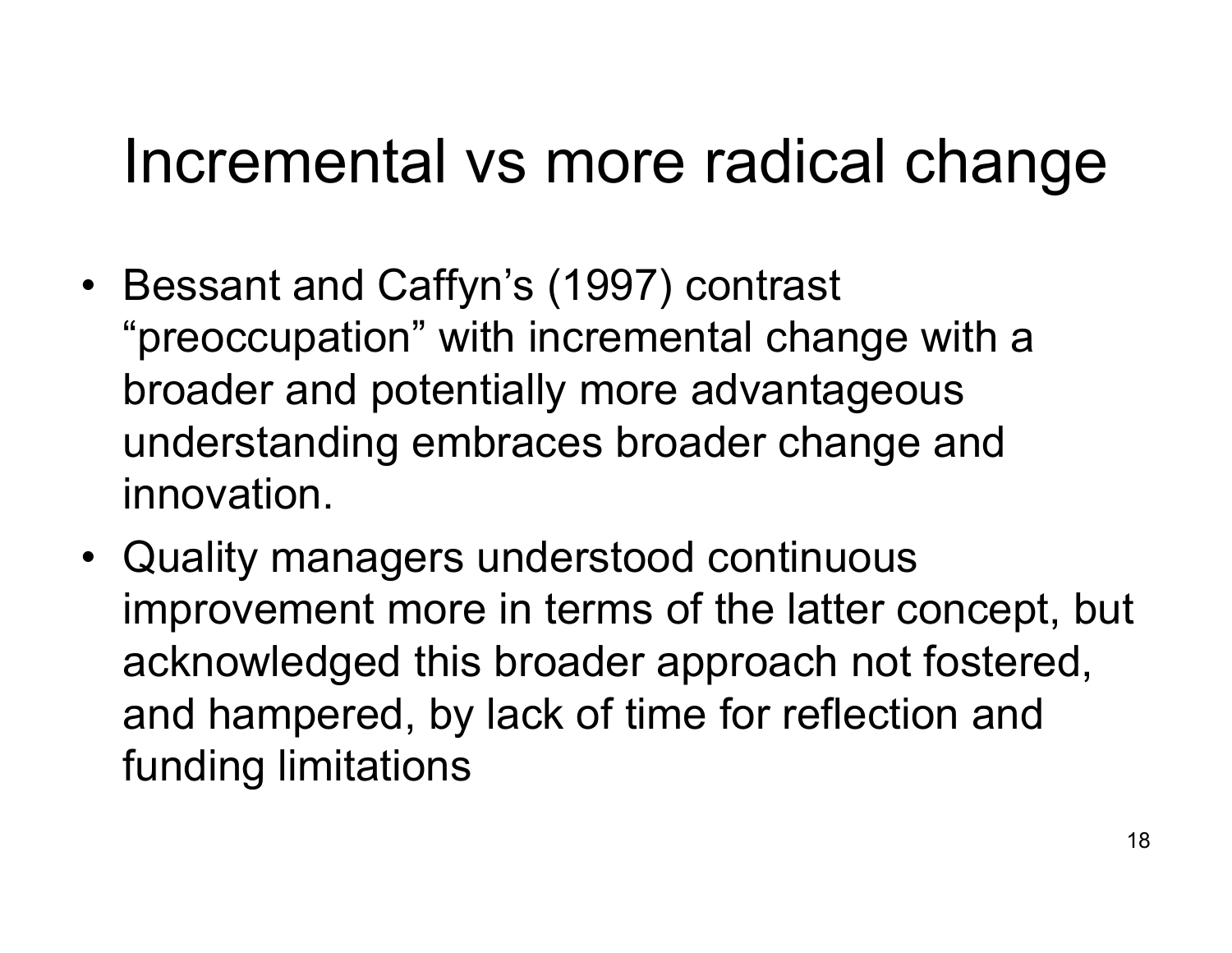# Perceptions of evaluation

- AQTF 2007 has brought an increased emphasis on<br>evaluation evaluation,
- "…there is a reasonable cohort out there that does surveys because they know they need to do surveys, but they don't do surveys or feedback processes to get the benefit of the outcome from that and to use that… using stakeholder data to drive continuous improvement…AQTF just brought that upfront"
- •However…
- "even now, if people ignored it [evaluation] they could"
- 19point. It's not one that I feel we have done particularly well, so • Quality manager "…closing the loop is a really important far"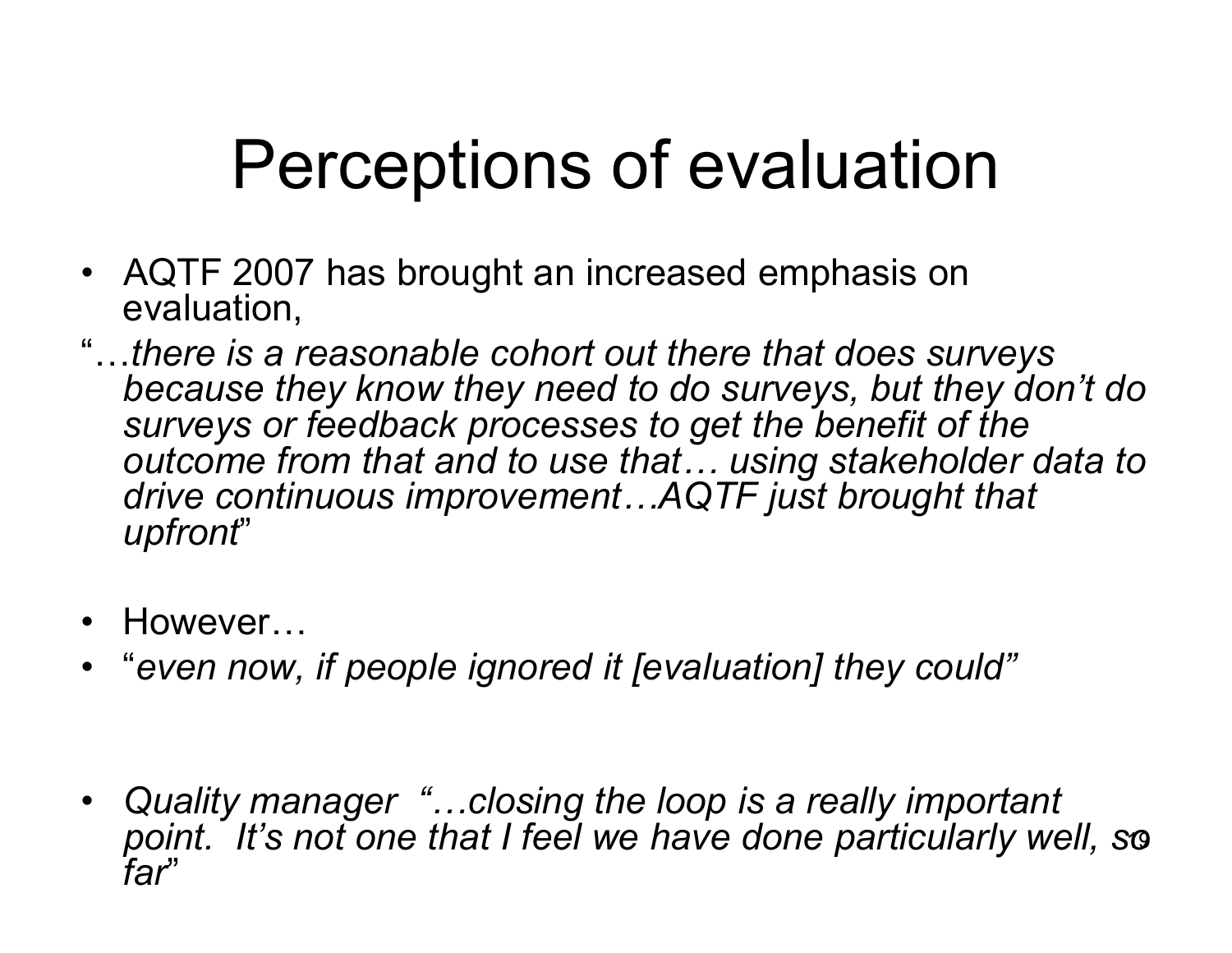## Perceptions of evaluation

- Much change/improvement not a result of a systematic or<br>planned approach to ovaluation planned approach to evaluation
- "proactivity" was not necessarily based on a systematic<br>review of data review of data.
- "…it needs to be a systematic approach to improving and that means it's communicated as well, it's a system, not just people doing their own thing, it's shared across the work team"

Others indicated informal, ad hoc reviews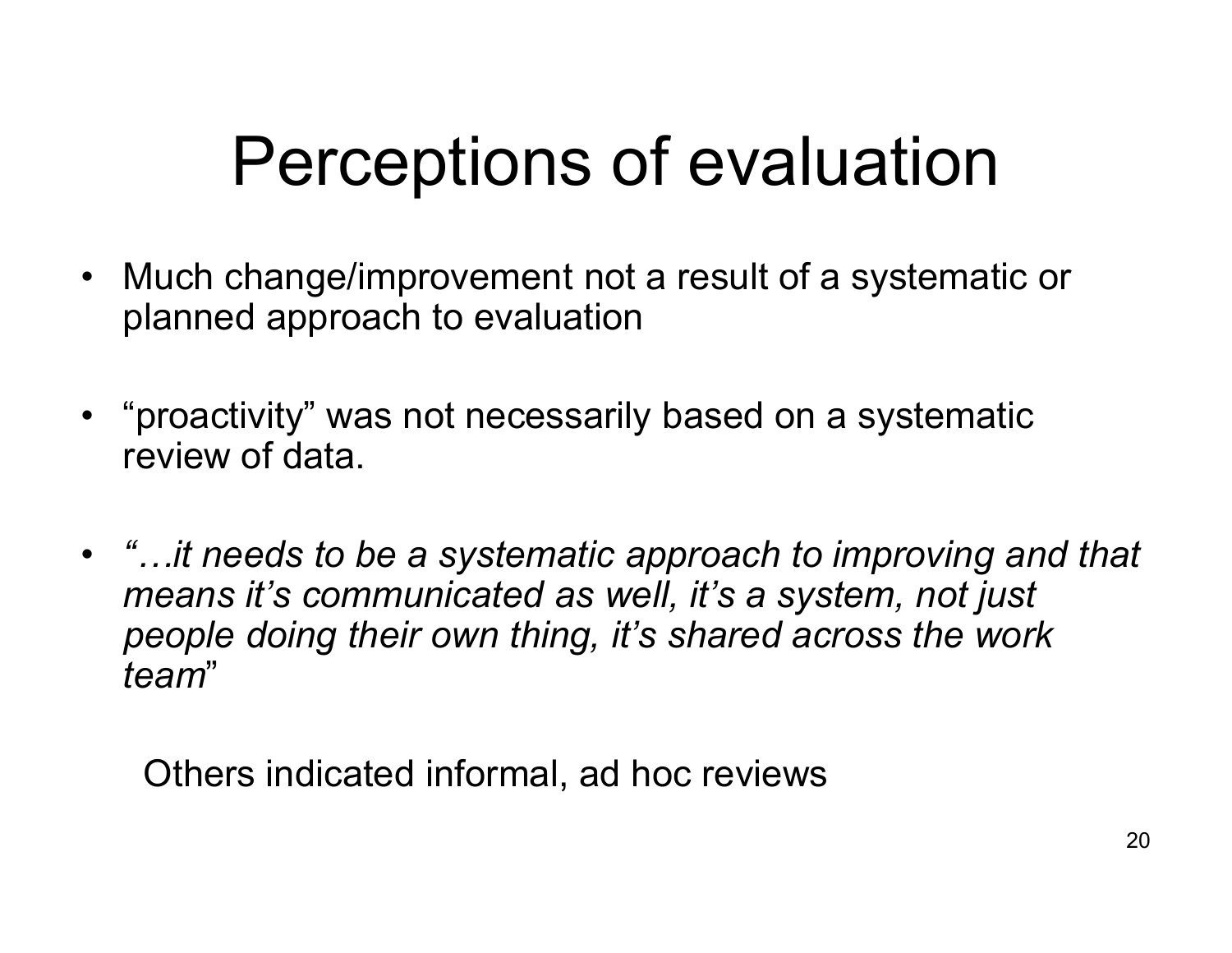## Perceptions of data

- Perceptions that much data not valuable
- Perceived apathy and ignorance of respondents surveys were lengthy or confronted with too many survey instruments "…they [stakeholders] always see there's a heap of questions and if its three pages long they have a heart attack", and, "Oh, we've [the stakeholders] done this 50 question one, we're not going to do any others…" .
- perception that questioning poor<br>"*Lausee we find that we deed lat*

"I guess we find that we do a lot of surveys…some of them aren't relevant to us but we still have to do them, blanket type one size fits all"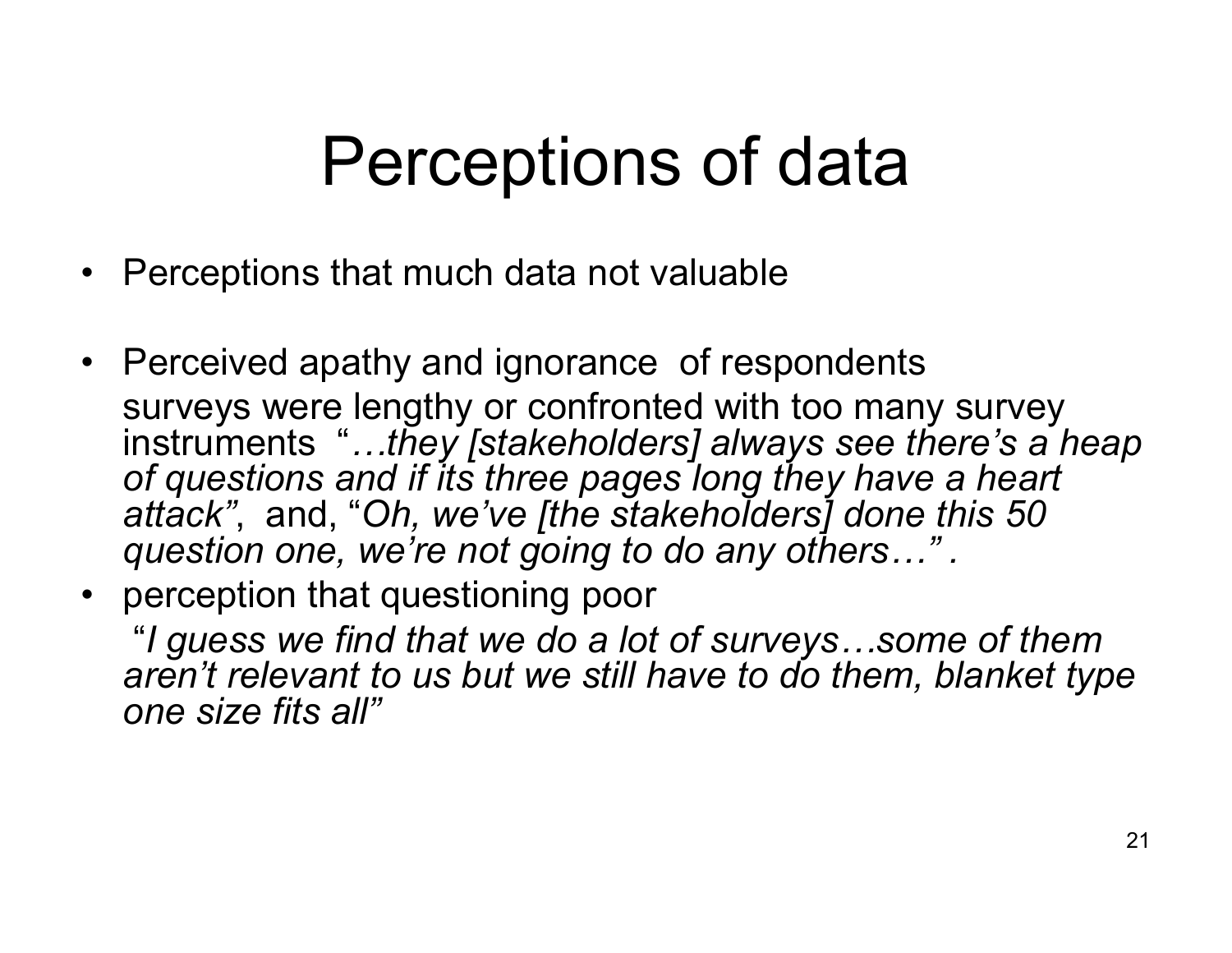## Perceptions of data

- "gone are the days when we ask about the canteen "
- Recognition by quality managers that careful<br>expression formsulation different matheria of soll question formulation, different methods of collecting data (such as focus groups), and efforts to teach survey respondents the value of providing feedback,were improving the value of data had not yet spreadto practitioners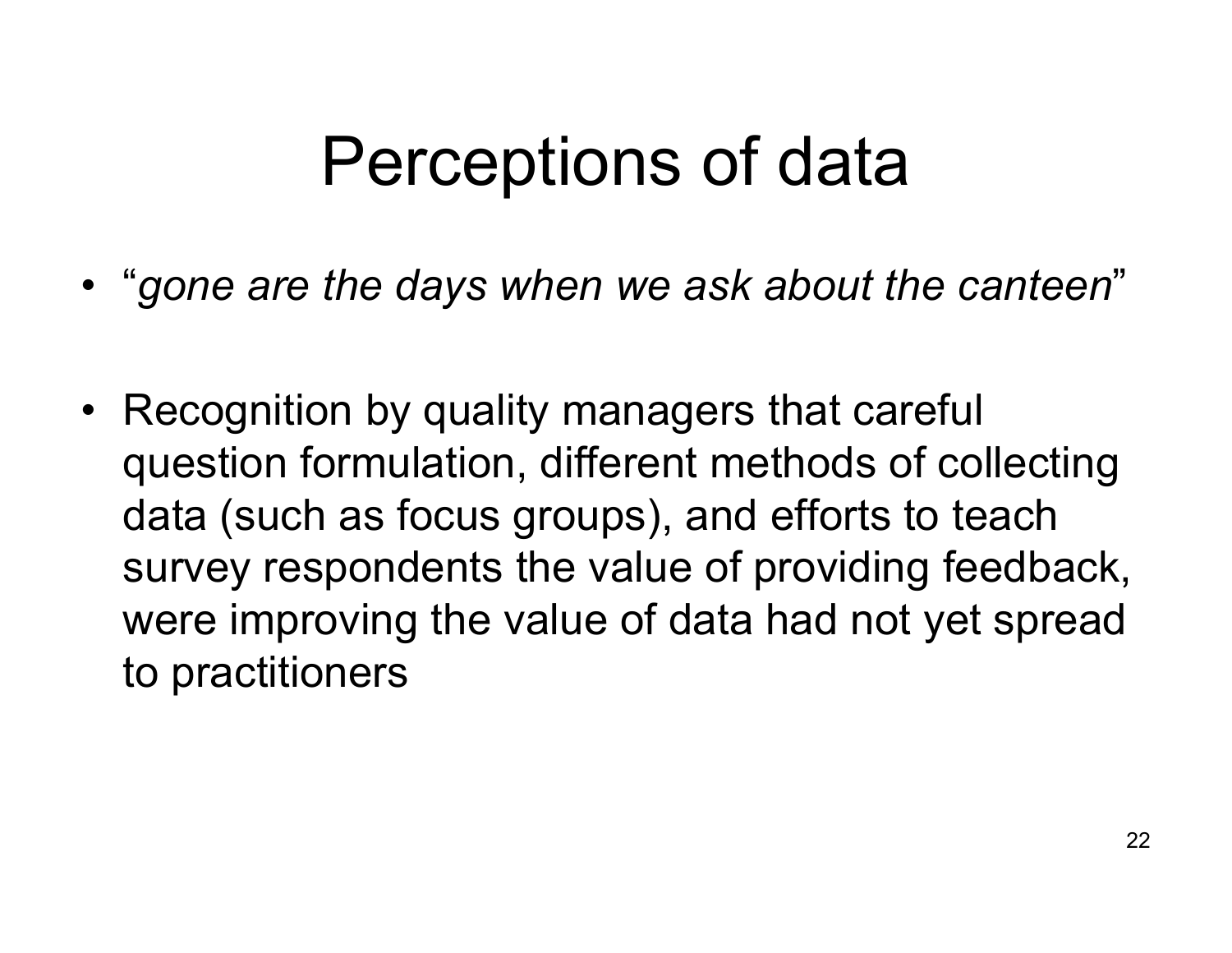# Perceptions of data

- The number of surveys administered "by<br>management" management"
- "…they [the data] are just collected and filed"
- survey data for quality *assurance* purposes, rather<br>than to identify opportunities for broader than to identify opportunities for broader improvement.
- a lot of data is collected, but practitioners were not<br>always clear of the objectives always clear of the objectives.
- lack of involvement planning for data collection
- lack of understanding, control and ownership limited<br>utilisation utilisation.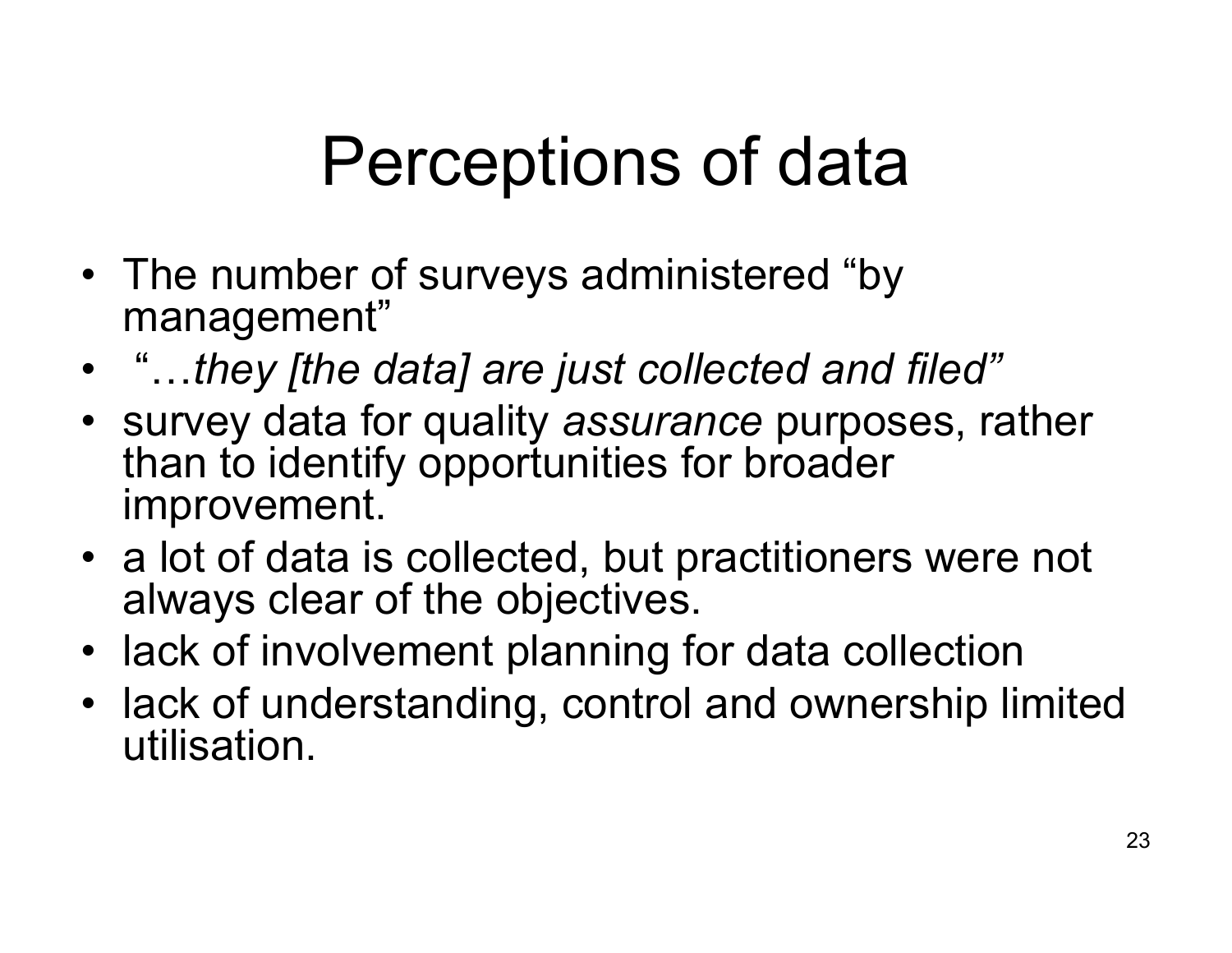# Perceptions of audit compliance

- Perception compliance possible even without evaluation
- Dual understanding ongoing changes for improvement as<br>dedicated teaching professionals, compared to AOTF 200 dedicated teaching professionals, compared to, AQTF 2007 compliance.
- "…making sure our paperwork and everything is in place".
- " I've got version control so I've continuously improved, that does not mean so much to me as developing something new… we should be testing exit profiles"
- • "it is an interesting concept because what is continuous improvement and what is meeting the audit requirements?".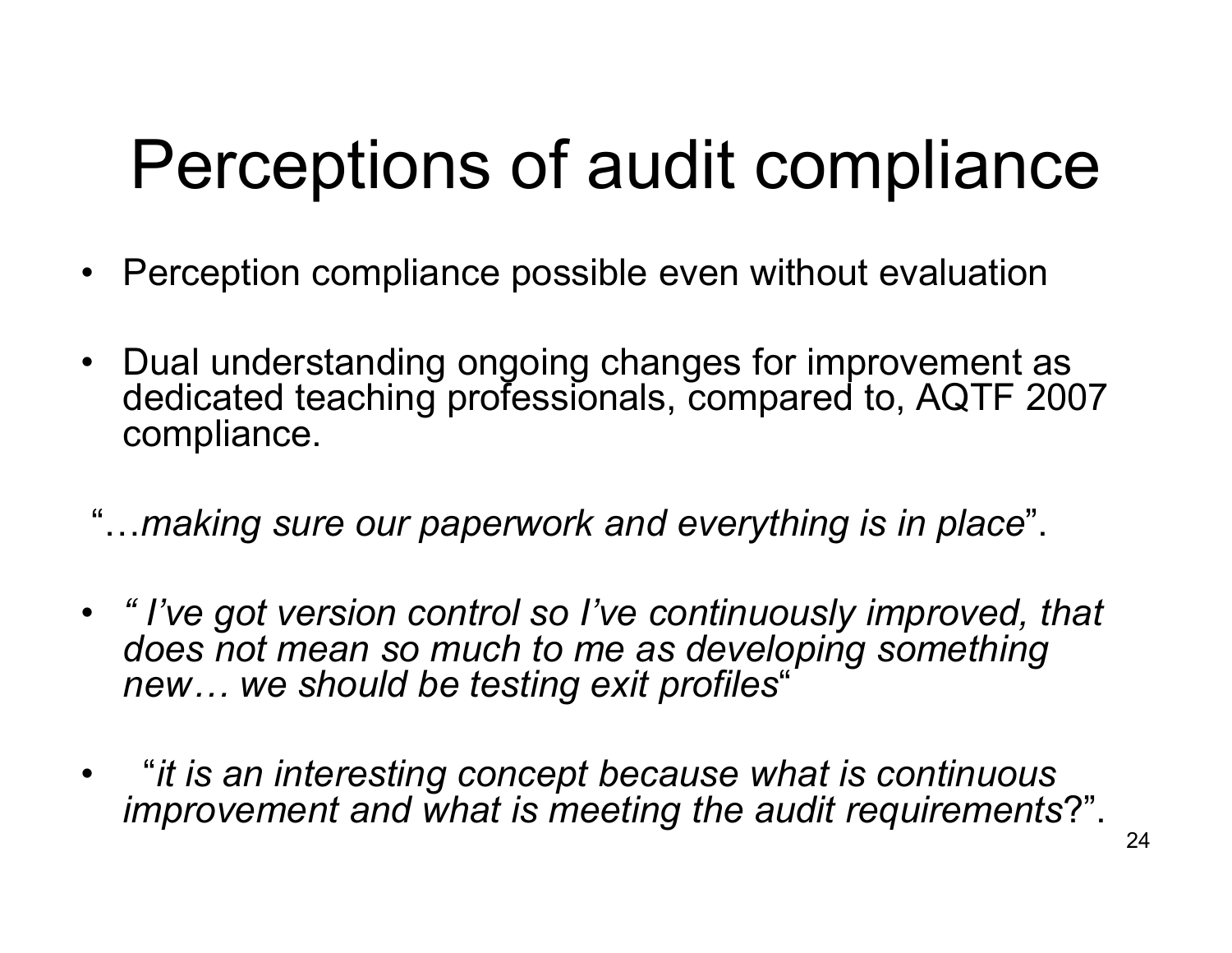## Perceptions of compliance

- "we're really trying to get away from this idea of changing paragraph 2 on page 5 of that 35 page resource. We don't necessarily want the detail of that, all we want to know is that you are improving" Quality manager
- "…we develop lots of paperwork just for auditors…just to explain why we do something… auditors without an educational background" Practitioner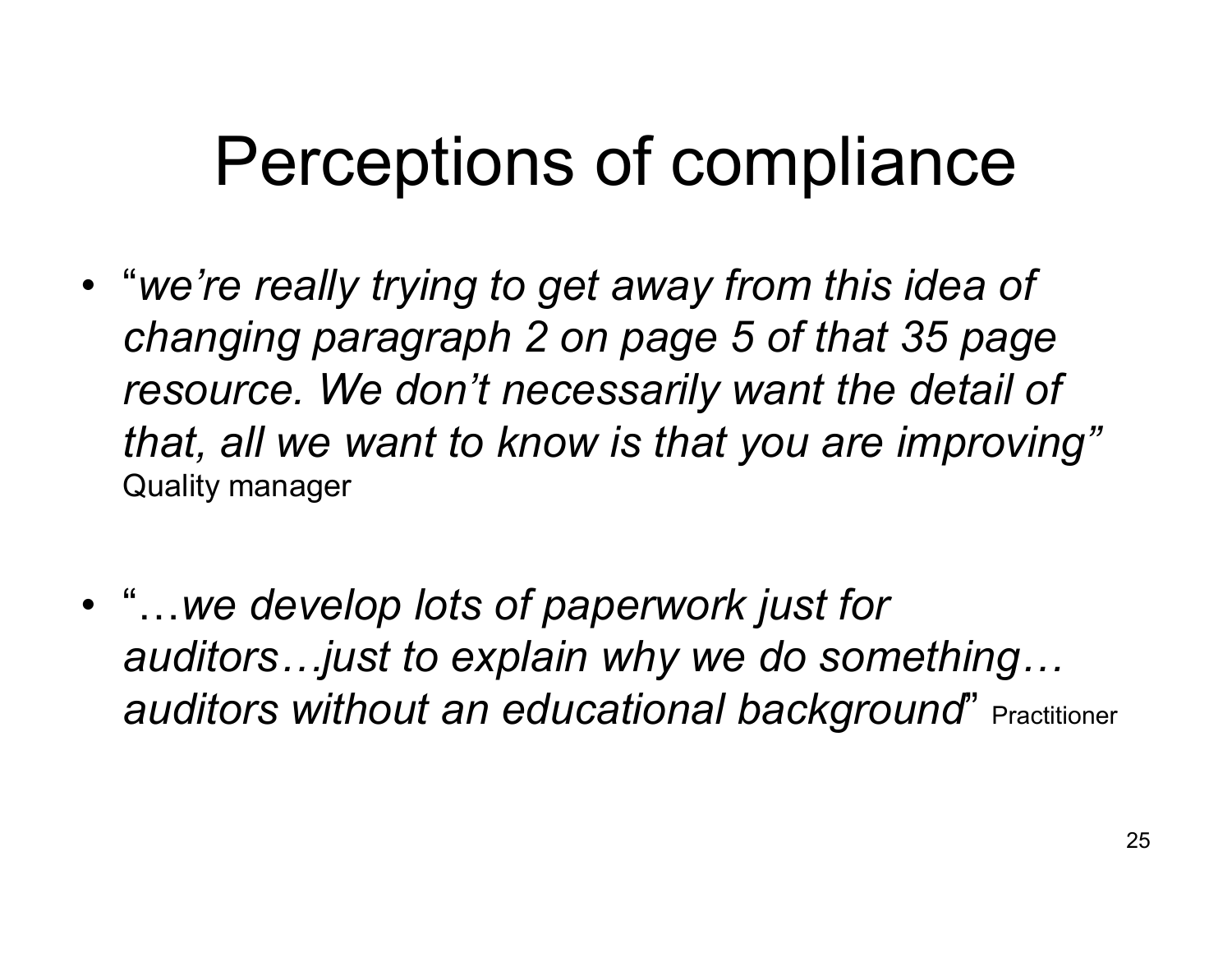## Outcome vs process?

- What message is the focus on outcomes rather than<br>the inputs used to get there providing? the inputs used to get there providing?
- Change may not always be required rather, it is the  $\sim$  evaluation and learning that is valuable to the evaluation and learning that is valuable to the process to determine if, and what, improvement and therefore change is necessary.
- Is it correct to focus on evidence of change, rather<br>• than evidence of the process of informed decision than evidence of the process of informed decision making (evaluation)?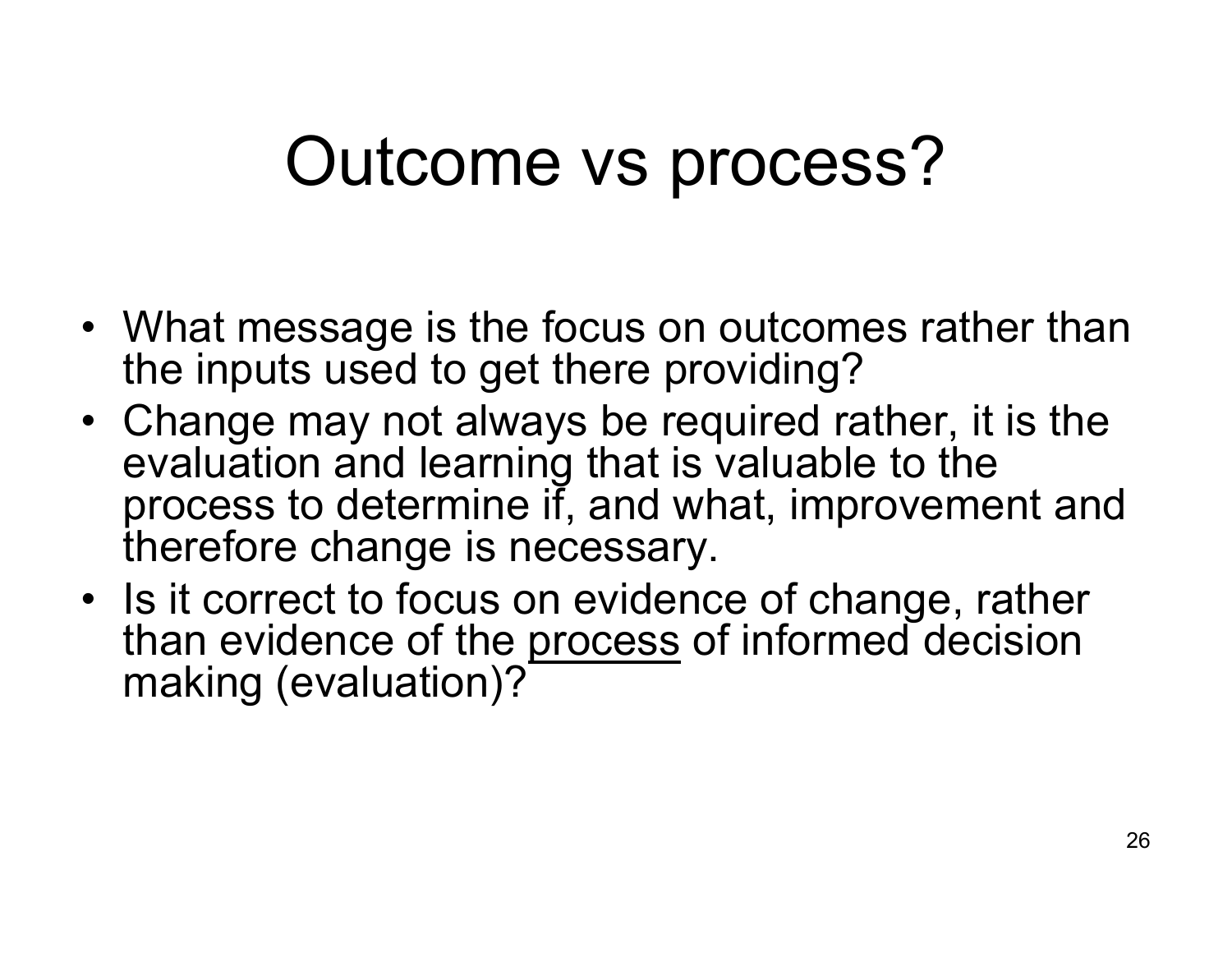# What will be required?

- Ensure practitioners "get the CI habit"
- Develop in practitioners the capability to undertake a<br>systematic approach to evaluation, appropriate data systematic approach to evaluation, appropriate data
- Practitioner development should include developing<br>hebavioural routines which support continuous impro behavioural routines which support continuous improvement
- Provide opportunities for more reflective learning<br>
Auditors arefeccional independent to encourage an
- Auditors professional judgement to encourage and support genuine improvement, rather than superficial change
- Audit focus on the process of evaluation AND the support and<br>• evidence of the routine behavioural measures undertaken for evidence of the routine behavioural measures undertaken for continuous improvement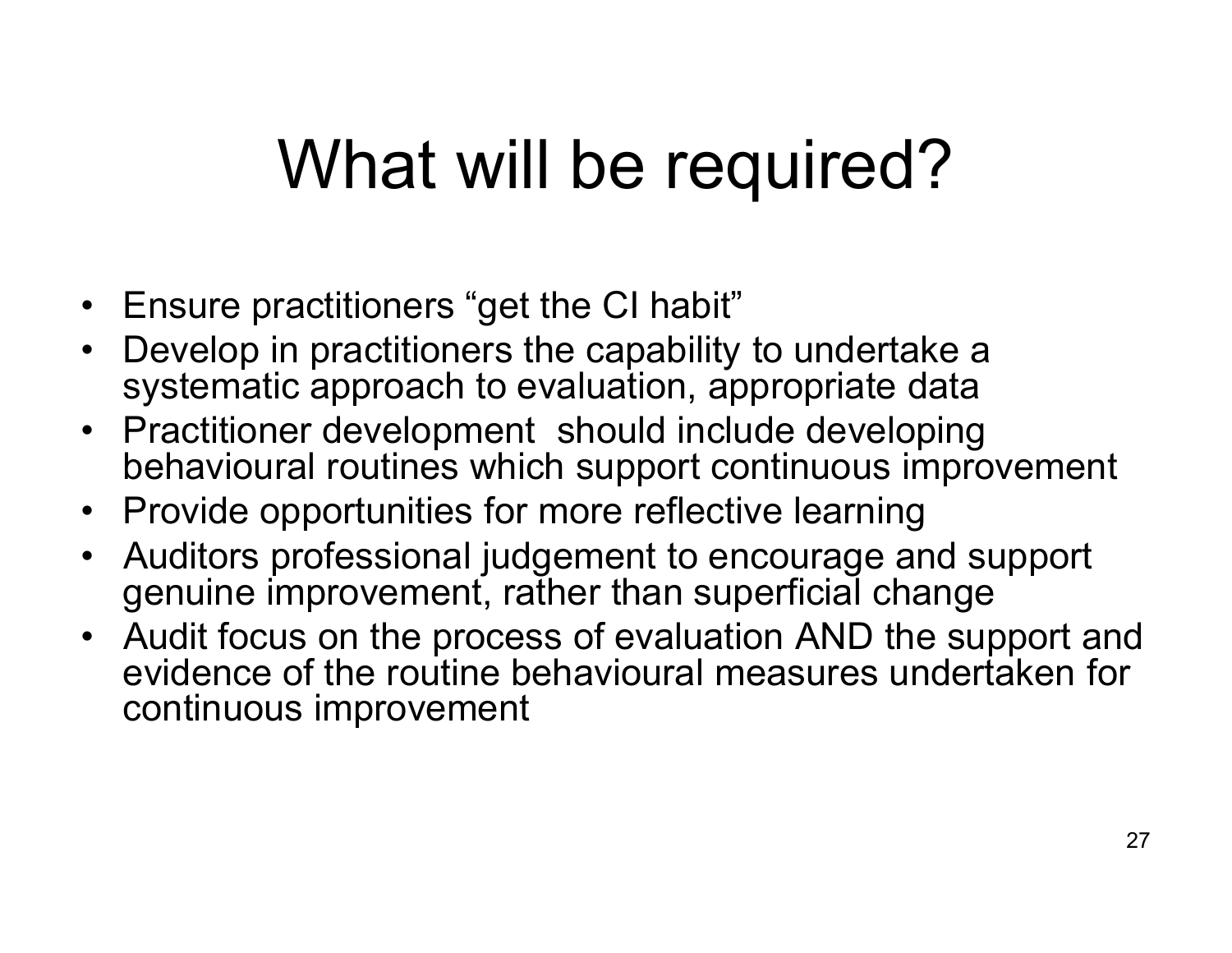#### References

- • Andersen, H & Boer, H 2007, 'Developing innovation capacity through learning and absorption', paper presented at the 8th International CINet Conference-Continuous innovation- opportunities and challenges, Gothenburg, Sweden.
- •Argyris, C 1997, 'Organisational learning and management information systems', Accounting, Organizations and Society vol. 2, no. 2, pp. 113-123.
- •Ayas, K & Zeniuk, N 2001, 'Project based learning: Building communities of reflective practitioners', Management Learning, vol. 32, no. 1, pp. 61-76.
- •Bessant, J & Caffyn, S 1997, 'High involvement innovation through continuous improvement', International Journal of Technology Management, vol. 14, no. 1, pp. 7-28.
- Bessant, J, Caffyn, S & Gallagher, M 2001, 'An evolutionary model of continuous improvement behaviour', Technovation, vol. 21, no. 2, pp. 67-77.<br>Bess JJ, Berger, A, Chaeman, E. 8, Cartean, C. 2000, Cl abanges from europeti •
- •Boer, H, Berger, A, Chapman, F & Gertsen, G 2000, CI changes: from suggestion box to organisational learning. Continuous improvement in Europe and Australia, Ashgate Publishing Company, Aldershot.
- Boer, H, Caffyn, S, Corso, M, Coughlan, P, Gieskes, G, Magnusson, M, Pavesi, S & Ronchi, S 2001, 'Knowledge and continuous innovation- The CIMA methodology', International Journal of Operations and Production Managment vol •International Journal of Operations and Production Managment, vol. 21, no. 4, pp. 490-503.
- Boer, H & Gertsen, F 2003, 'From continuous improvement to continuous innovation: A (retro)(per)spective', International Journal of Technology Management, vol. 26,<br>no. 8, np. 805-827 •no. 8, pp. 805-827.
- Callan, V 2004, Building innovative vocational education and training organisations, NCVER, Adelaide. •
- •Callan, V, Mitchell, J, Clayton, B & Smith, L 2007, Approaches for sustaining and building management and leadership capability in VET providers, NCVER, Adelaide.
- • Chapman, R, Gertsen, F, Berger, A & Boer, H 2000, 'Managerial implications and future directions ', in CI changes: from suggestion box to organisational learning. Continuous improvement in Europe and Australia, eds. H Boer, A Berger, R Chapman & F Gertsen, Ashgate Publishing Company, Aldershot., pp. 229-243.
- Choi, T 1995, 'Concetualizing continuous improvement: Implications for organisational change', Omega International Journal of Mangement Science, vol. 23, no. 6,<br>np 607-624 •pp. 607-624.
- Clayton, B & Fisher, T 2005, 'Sharing critical 'know-how' in TAFE institutes: Benefits and barriers', paper presented at the AVETRA 8th Annual Conference- Emerging futures Rrishane •futures, Brisbane.
- Cousins, BJ & Leithwood, K 1986, 'The case for participatory evaluation', Educational Evaluation and Policy Analysis, vol. 14, no. 4, pp. 397-418.<br>Constructing and all country is all Casis in Care and stimulation and the c •
- • Cracknell, B 2001, 'Knowing is all: Or is it? Some reflections on why the acquisition of knowledge focusing particularly on evaluation activities, does not always lead to action', Public Administration and Development, vol. 21, pp. 371-379.
- Deming, WE 1986, Out of the crisis-Quality, productivity and competitive position, Cambridge University Press, Cambridge. •
- •Department of Education, Science and Training 2007, AQTF 2007 Users' Guide to the Essential Standards for Registration, Commonwealth of Australia, Canberra.
- •Gibb, J 2003, What impact is implementing a quality system having on the vocational education and training classroom?, NCVER, Adelaide.
- •Grace, L 2005, 'Training packages and the AQTF: freedom to move or components of a compliance-driven straitiacket?', paper presented at the Australian Vocational Education and Training Research Association Conference 8th Conference Brisbane, May 2005.
- •Hager, P 1997, Review of research - Quality assurance in VET, NCVER, Adelaide.
- •Harris, R, Clayton, B & Chappell, C 2008, Supporting vocational education and training providers in building capability for the future: research activity overviews, NCVER, Adelaide.